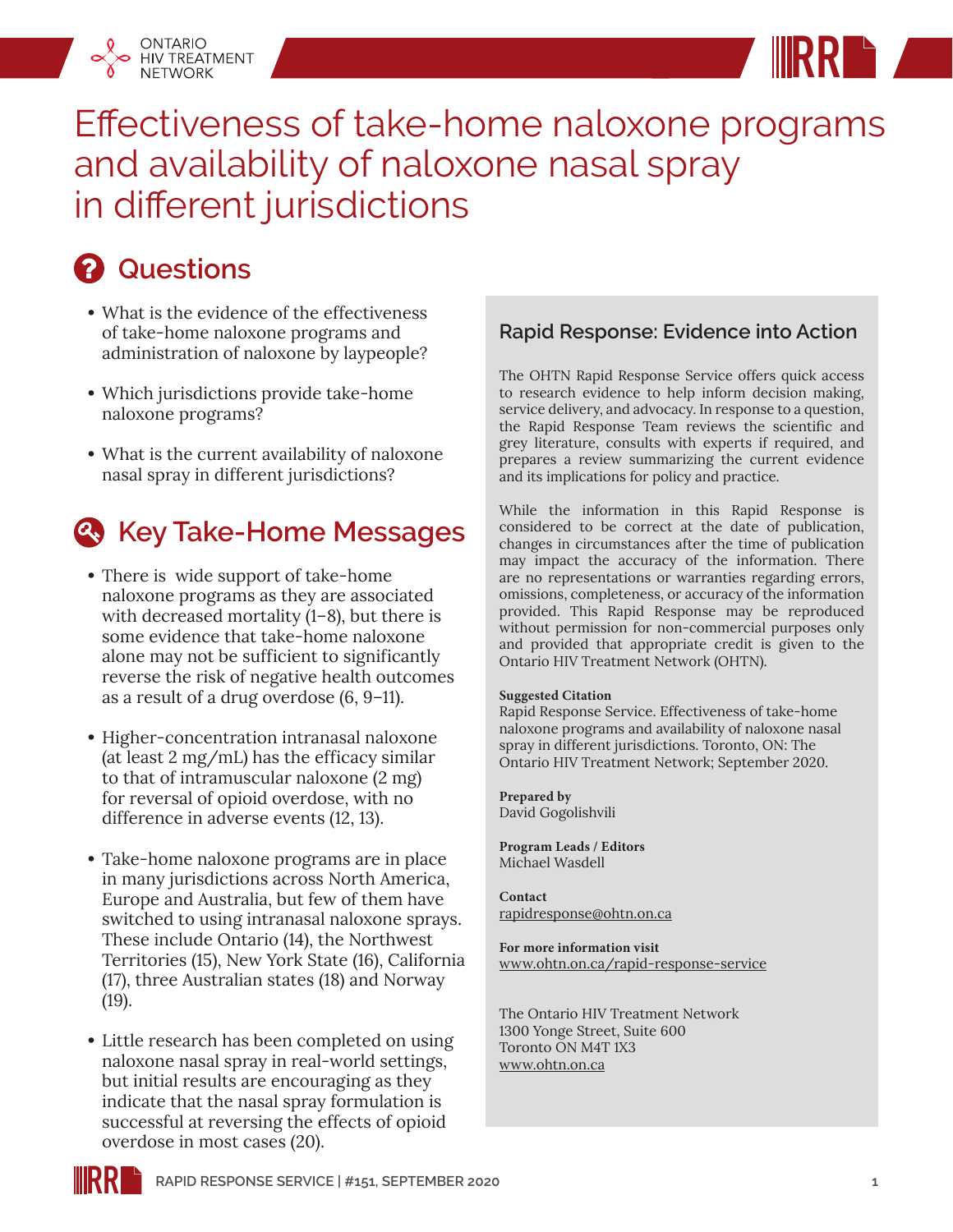# **4** The Issue and Why it's Important

Naloxone, an opioid antagonist, is an effective method, if used in a timely manner, to reverse the action of opioids (1). Naloxone take-home kits are becoming increasingly available to the public and laypersons, and there are more programs being established to provide these kits as well as corresponding education on proper use and signs of opioid overdose (1, 3).

There are several formulations of naloxone available in Canada. The injectable formulations (for intramuscular, intravenous, or subcutaneous use) are available in 0.4mg/ml and 1mg/ml strengths (21). Although not approved by Health Canada or the U.S. Food and Drug Administration (FDA), the practice of using an atomization device to deliver the injectable formulation through the nasal route has also been reported and studied (21). In 2016, Health Canada approved a nasal spray formulation of naloxone, Narcan® Nasal Spray — a needleless device that delivers a fixed intranasal dose of naloxone (21). Additionally, an auto-injector formulation of naloxone, Evzio is also available in the U.S., but it is not yet approved in Canada (21).

Naloxone take-home kits were reportedly being distributed in the early 1990s as a harm reduction strategy in syringe exchange clinics mostly for heroin users in Italy (1, 22). Since then, naloxone take-home kits have been widely implemented in programs that place naloxone in the hands of users, caregivers, laypersons, and emergency personnel for opioid overdose administration (1, 22). Naloxone takehome kits have been deployed in many community-based programs with an aim to decrease mortality in the growing number of opioid overdoses (1, 22). Framed as a public health tool for harm reduction, take-home naloxone programs have overcome social, clinical, and legal barriers in many jurisdictions (22). Nonetheless, the rising death toll due to opioid overdoses illustrates that current take-home naloxone coverage is insufficient, and greater public investment in overdose prevention will be required if take-home naloxone is to achieve its full potential impact (22).

A study of 1,137 people who use drugs in Vancouver (including 392 opioid users) found that 727 (64%) reported at least one previous overdose, and 220 (19%) had witnessed an overdose in the previous six months (23). Although 769 (68%) participants reported awareness of take-home naloxone, only 88 of 392 (22%) opioid users had a takehome naloxone kit, 18 (20%) of whom had previously administered naloxone (23). The results were similar among Vancouver's street involved youth aged 14–28 years: while 126 of 177 participants (71.2%) reported knowledge of take-home naloxone, only 40 (22.6%) possessed a take-home naloxone kit (24).

The purpose of this review is to describe take-home naloxone programs, with a focus on those using naloxone nasal sprays; to summarize evidence of the effectiveness of take-home naloxone

## **References**

- 1. Chimbar L, Moleta Y. Naloxone effectiveness: A systematic review. Journal of Addictions Nursing. 2018;29(3):167–71.
- 2. Chao YS, Loshak H. Administration of Naloxone in a Home or Community Setting: A Review of the Clinical Effectiveness, Costeffectiveness, and Guidelines. Canadian Agency for Drugs and Technologies in Health CADTH Rapid Response Reports. 2019;12:18.
- 3. McDonald R, Strang J. Are take-home naloxone programmes effective? Systematic review utilizing application of the Bradford Hill criteria. Addiction. 2016;111(7):1177–87.
- 4. The Lancet. Take-home naloxone: A life saver in opioid overdose. Lancet. 2019;393(10169):296.
- 5. Irvine MA, Buxton JA, Otterstatter M, Balshaw R, Gustafson R, Tyndall M, et al. Distribution of takehome opioid antagonist kits during a synthetic opioid epidemic in British Columbia, Canada: A modelling study. The Lancet Public Health. 2018;3(5):e218–e25.
- 6. Bird SM, McAuley A. Scotland's National Naloxone Programme. The Lancet. 2019;393(10169):316–8.
- 7. Strang J, McDonald R, Campbell G, Degenhardt L, Nielsen S, Ritter A, et al. Take-Home naloxone for the emergency interim management of opioid overdose: The public health application of an emergency medicine. Drugs. 2019;79(13):1395–418.

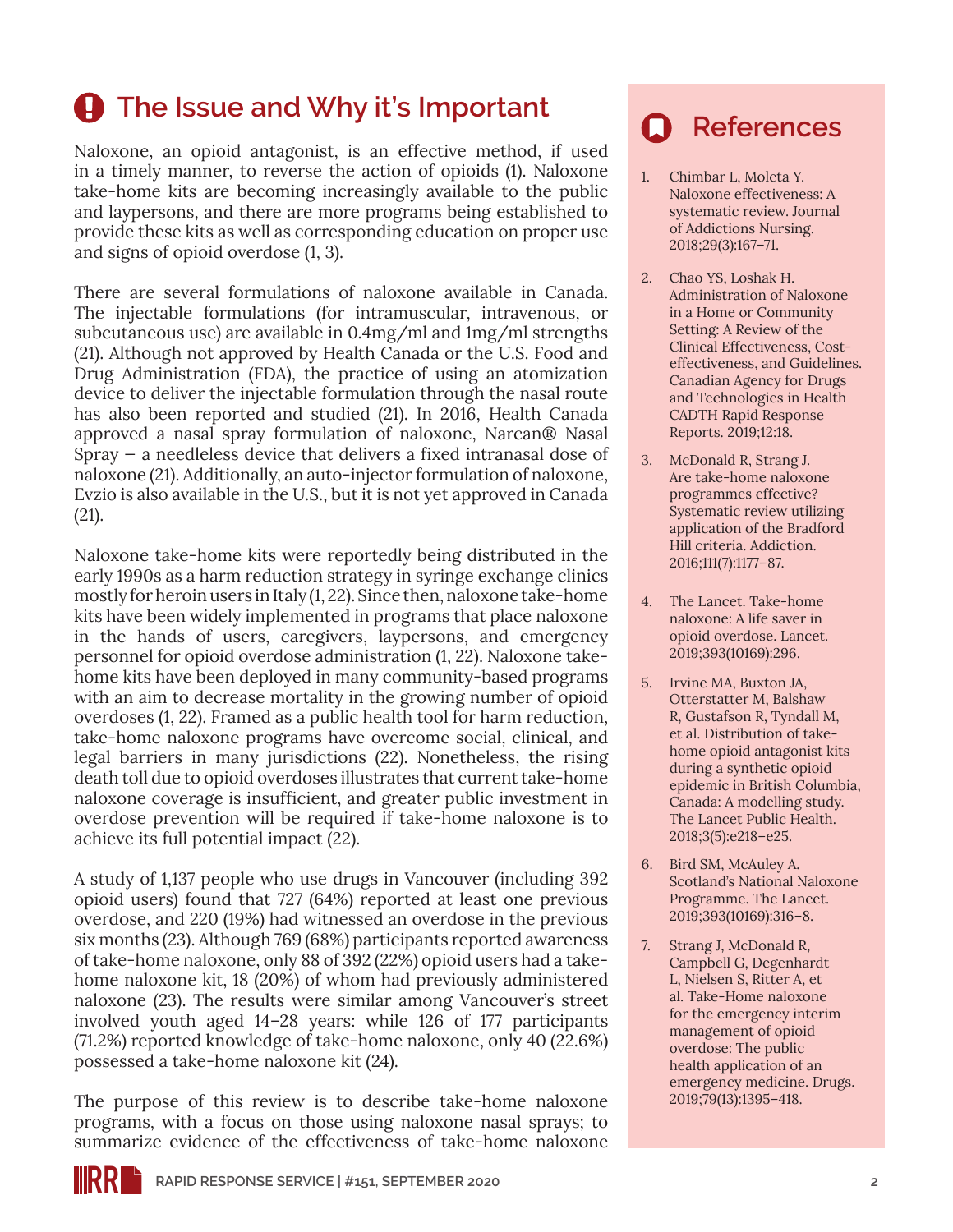programs and/or administration of naloxone by laypeople; and to provide a jurisdictional review of take-home naloxone programs.

## *M* What We Found

### **Naloxone use in opioid overdose**

Guidelines produced by the World Health Organization (WHO) (25) and the American Society of Addiction Medicine (ASAM) (26) recommend that naloxone should be given in case of opioid overdose, and should be accessible to people with opioid use disorder and people likely to witness an opioid overdose (2). It is recommended that opioid users and those likely to witness an opioid overdose (such as family members) should be trained for naloxone administration (2). In the WHO guideline, regardless of the administration routes, naloxone is recommended due to its effectiveness for opioid overdose (2, 25). Individuals should choose a route of naloxone administration depending on the formulation available, administration skills, and settings (2, 25).

#### **Naloxone dosage and comparison of different formulations**

Naloxone hydrochloride nasal spray is a needleless device that delivers a fixed intranasal dose of naloxone (27). Larger doses are needed for intranasal administration (e.g., 2mg per 0.1 mL) to match the plasma levels of 400 μg when given intramuscularly (28). These larger, more concentrated intranasal doses are now available in products that have been approved by Health Canada (4mg per 0.1 mL), the U.S. FDA (4mg per 0.1 mL), the Australian Therapeutic Goods Administration (2mg per 0.1 mL) (28) and are licensed in the UK and other countries in Europe (1.8mg per 0.1mL) (29).

According to a systematic review, higher-concentration intranasal naloxone (2 mg/mL) seems to have efficacy similar to that of intramuscular naloxone (2 mg) for reversal of opioid overdose, with no difference in adverse events (12, 13). Based on the findings of this systematic review, the U.S. Guidelines for EMS Administration of Naloxone recommend intranasal over intramuscular routes of administration (30). The recommendation was driven among other factors by considerations related to ease of administration and practitioner safety, especially in relation to agitation and adverse opioid withdrawal reactions (30). Needlestick injuries might be of particular concern for those who may have less experience with intramuscular injections (30). Comparing intranasal and intravenous naloxone, the guideline panel equally recommends the intranasal and intravenous routes of administration, but there are many variables which determine the preferred route of administration for an individual case (30). Emergency medical service practitioners with less training may not be able to obtain intravenous access, making intranasal naloxone the preferred route of administration in

- 8. Lewis CR, Vo HT, Fishman M. Intranasal naloxone and related strategies for opioid overdose intervention by nonmedical personnel: A review. Substance Abuse & Rehabilitation. 2017;8:79–95.
- 9. Papp J, Vallabhaneni M, Morales A, Schrock JW. Take -home naloxone rescue kits following heroin overdose in the emergency department to prevent opioid overdose related repeat emergency department visits, hospitalization and death — A pilot study. BMC Health Services Research. 2019;19(1):957.
- 10. Banta-Green CJ, Coffin PO, Merrill JO, Sears JM, Dunn C, Floyd AS, et al. Impacts of an opioid overdose prevention intervention delivered subsequent to acute care. Injury Prevention. 2019;25(3):191–8.
- 11. Stam NC, Gerostamoulos D, Smith K, Pilgrim JL, Drummer OH. Challenges with take-home naloxone in reducing heroin mortality: A review of fatal heroin overdose cases in Victoria, Australia. Clinical Toxicology: The Official Journal of the American Academy of Clinical Toxicology & European Association of Poisons Centres & Clinical Toxicologists. 2019;57(5):325– 30.
- 12. Chou R, Korthuis PT, McCarty D, Coffin PO, Griffin JC, Davis-O'Reilly C, et al. Management of suspected opioid overdose with naloxone in out-of-hospital settings: A systematic review. Annals of Internal Medicine. 2017;167(12):867-75.

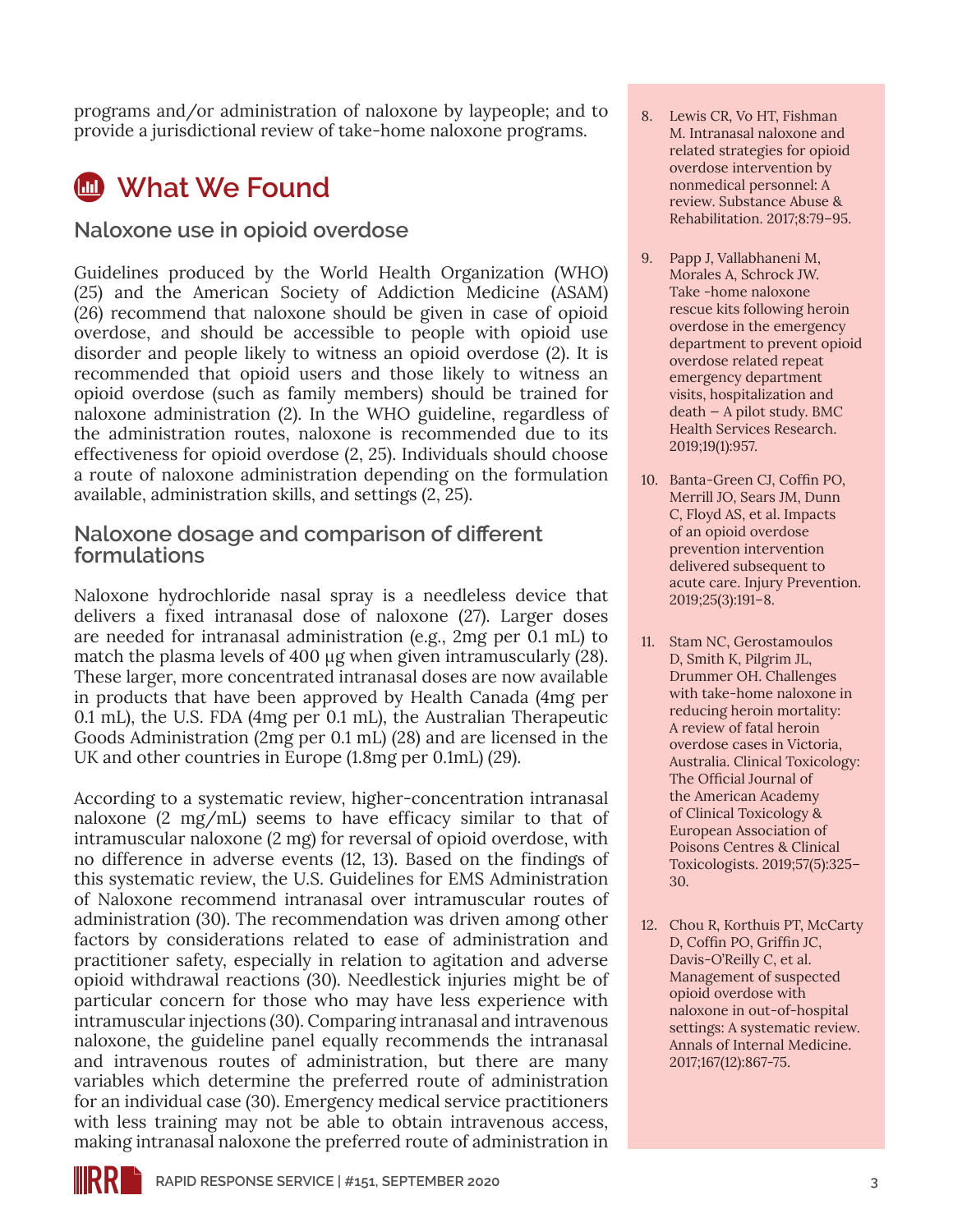those cases (30).

A 2019 study compared pharmacokinetic properties of naloxone Intranasal (Narcan® nasal spray, 2-mg and 4-mg strengths, 0.1 mL/ dose) and intramuscular (autoinjector Ezvio, 2mg) devices with a common improvised nasal naloxone device (prefilled syringe containing 2 mg of naloxone, 1 mg/mL, attached to a mucosal atomization device) (31). This study found that the highest maximum plasma concentration was achieved using the 4-mg Narcan® nasal spray, and the highest exposures (plasma concentration over time) at five minutes post-dose were after administration with the autoinjector and the 4mg Narcan® nasal spray, and at 10, 15, and 20 minutes post-dose, the 4-mg Narcan® nasal spray yielded the greatest exposure (31). Even after two administrations, the improvised nasal naloxone device (atomizer) failed to achieve naloxone plasma levels comparable to the Narcan® nasal spray at any timepoint (31). The authors concluded that the ease of use and higher plasma concentrations achieved using the 4-mg Narcan® nasal spray should be considered when deciding which naloxone device to use (31).

### **The effectiveness of take-home naloxone**

Most take-home naloxone kits usually consist of vials of naloxone and sterile syringes and needles for intramuscular delivery that are dispensed at no cost (32). There is limited evidence of using intranasal sprays as part of take-home naloxone kits as these became available only recently.

A review of 20 years of experience with take-home naloxone for the prevention of overdose deaths notes that there was a lack of familiarity with take-home naloxone that challenged the early distribution schemes (2001–2006), leading to further testing, evaluation, and assessment of challenges and perceived medical and legal barriers (22). From 2006–2011, response to social and legal concerns led to the expansion of take-home naloxone programs, followed by high-impact research and efforts to widen take-home naloxone availability from 2011 to 2016 (22).

There is wide support of take-home naloxone programs as they are associated with decreased mortality (1–8). The effectiveness of naloxone take-home kits is demonstrated by decreased mortality rates, increased successful opioid reversals due to use of naloxone, or increased survival rates (1, 8, 33). The authors recommend that take-home kits be made more widely available for implementation throughout communities as a method for decreasing mortality rates associated with opioid overdose (1). Although there is a concern that distribution of naloxone to persons at risk of experiencing an opioid overdose may reduce the perceived negative consequences of drug use or lead to riskier patterns of use (34), a study from New York City found no evidence of such compensatory drug use risk behavior among heroin users after receiving take-home naloxone (35).

- 13. Agency for Healthcare Research and Quality, U.S. Department of Health and Human Services Management of suspected opioid overdose with naloxone by emergency medical services personnel. 2017. Available from: [https://](https://effectivehealthcare.ahrq.gov/sites/default/files/pdf/cer-193-naloxone-final_1.pd) [effectivehealthcare.ahrq.](https://effectivehealthcare.ahrq.gov/sites/default/files/pdf/cer-193-naloxone-final_1.pd) [gov/sites/default/files/pdf/](https://effectivehealthcare.ahrq.gov/sites/default/files/pdf/cer-193-naloxone-final_1.pd) [cer-193-naloxone-final\\_1.pd](https://effectivehealthcare.ahrq.gov/sites/default/files/pdf/cer-193-naloxone-final_1.pd)f. Accessed September 11, 2020.
- 14. Ontario Ministry of Health. Who can distribute free naloxone kits to the public? 2019. Available from: [http://](http://www.health.gov.on.ca/en/pro/programs/drugs/naloxone/naloxone_faq.aspx) [www.health.gov.on.ca/](http://www.health.gov.on.ca/en/pro/programs/drugs/naloxone/naloxone_faq.aspx) [en/pro/programs/drugs/](http://www.health.gov.on.ca/en/pro/programs/drugs/naloxone/naloxone_faq.aspx) [naloxone/naloxone\\_faq.aspx](http://www.health.gov.on.ca/en/pro/programs/drugs/naloxone/naloxone_faq.aspx). Accessed September 11, 2020.
- 15. Government of Northwest Territories. Opioid Overdose Prevention. How is the NWT Responding? GNWT Switches to Intranasal Naloxone. June 2019. Available from: [https://](https://www.hss.gov.nt.ca/en/services/pr%C3%A9vention-contre-la-surdose-d%E2%80%99opio%C3%AFdes/how-nwt-responding) [www.hss.gov.nt.ca/en/](https://www.hss.gov.nt.ca/en/services/pr%C3%A9vention-contre-la-surdose-d%E2%80%99opio%C3%AFdes/how-nwt-responding) [services/pr%C3%A9vention](https://www.hss.gov.nt.ca/en/services/pr%C3%A9vention-contre-la-surdose-d%E2%80%99opio%C3%AFdes/how-nwt-responding)[contre-la-surdose](https://www.hss.gov.nt.ca/en/services/pr%C3%A9vention-contre-la-surdose-d%E2%80%99opio%C3%AFdes/how-nwt-responding)d%E2%80%99opio%C3%AF des/how-nwt-responding. Accessed September 11, 2020.
- 16. Jakubowski A, Pappas A, Isaacsohn L, Castillo F, Masyukova M, Silvera R, et al. Development and evaluation of a pilot overdose education and naloxone distribution program for hospitalized general medical patients. Substance Abuse. 2019;40(1):61–5.
- 17. California Department of Health Care Services. Naloxone Distribution Project. 2020. Available from: [https://www.dhcs.](https://www.dhcs.ca.gov/individuals/Pages/Naloxone_Distribution_Project.aspx) [ca.gov/individuals/Pages/](https://www.dhcs.ca.gov/individuals/Pages/Naloxone_Distribution_Project.aspx) [Naloxone\\_Distribution\\_](https://www.dhcs.ca.gov/individuals/Pages/Naloxone_Distribution_Project.aspx) [Project.aspx](https://www.dhcs.ca.gov/individuals/Pages/Naloxone_Distribution_Project.aspx). Accessed September 11, 2020.

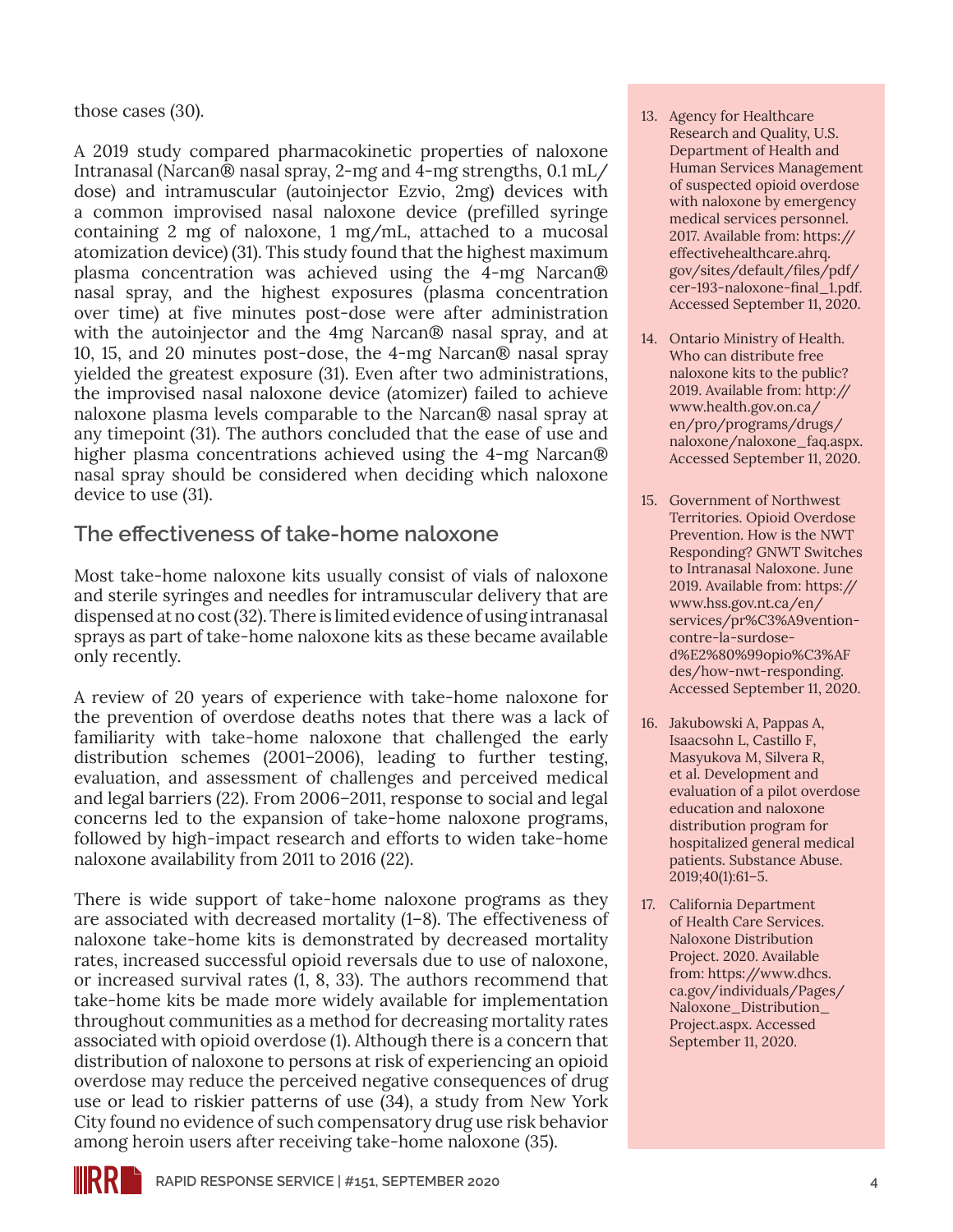A systematic review of 22 observational studies published in 2016 assessed the effectiveness of take-home naloxone in terms of its impact of opioid overdose mortality (3). Because of a lack of randomized controlled trials and a wide range in the methodological quality of the research studies, a meta-analysis was dismissed in favour of an analysis using the Bradford Hill criteria of causation (3, 7). Based on their analysis, the authors concluded that takehome naloxone programs lead to improved survival rates among program participants and to reduced overdose mortality rates in the community (3, 7). A later publication, which also based its analysis on the Bradford Hill criteria, reached an almost identical conclusion (7, 36).

A cost-effectiveness evaluation of distribution of intramuscular naloxone in the UK concluded that distribution of take-home naloxone decreased overdose deaths by around 6.6% (37). In a population of 200,000 heroin users this equates to the prevention of 2,500 premature deaths at an incremental cost per qualityadjusted life year (QALY) gained of GBP 899 (37). The authors considered this cost-effective with an incremental cost per QALY gained well below the willingness-to-pay threshold (GBP 20,000) set by UK decision-makers (37). But this evaluation was done for intramuscular naloxone that was the only available formulation in the UK during the study publication in 2018 (37). Although the intranasal spray formulations are more expensive, the authors suggest that introduction of naloxone nasal spray would have an added value over an intramuscular route of administration (37). Similar efficacy, in terms of time to reversal of overdose, has been demonstrated, however, there is no risk of needle-stick injury and subsequent risk of infection from blood-borne pathogens with the intranasal route of administration, a particular concern for nonmedical responders given the high rate of HIV and hepatitis B or C among people who use drugs (37). It is also easier to use, requires less training, and the nose is often readily available (37). Such benefits may increase distribution and the likelihood of use during an overdose (37). Furthermore, studies suggest that the proportion of people who inject drugs with prescribed intramuscular naloxone who carry it with them could be as low as 5% (37, 38). Because of higher acceptability and ease of use, the availability of intranasal formulation may lead to higher carriage rates (37).

At the same time, there is some evidence that take-home naloxone alone may not be sufficient to significantly reverse the risk of negative health outcomes as a result of drug overdose.

A study from Scotland that found that the supply of take-home naloxone kits through a National Naloxone Programme was not clearly associated with a decrease in ambulance attendance at opioid-related overdose incidents in the 4-year period after it was implemented in April 2011 (39). Scotland's National Naloxone Programme also did not show an anticipated 20% reduction over six years in opioid-related deaths after hospital discharge; opioid-

- 18. Australian Government Department of Health, Pharmaceutical Benefits Scheme. About the take home naloxone pilot. 2019. Available from: [https://www.](https://www.health.gov.au/initiatives-and-programs/take-home-naloxone-pilot/about-the-take-home-naloxone-pilot) [health.gov.au/initiatives](https://www.health.gov.au/initiatives-and-programs/take-home-naloxone-pilot/about-the-take-home-naloxone-pilot)[and-programs/take-home](https://www.health.gov.au/initiatives-and-programs/take-home-naloxone-pilot/about-the-take-home-naloxone-pilot)[naloxone-pilot/about-the](https://www.health.gov.au/initiatives-and-programs/take-home-naloxone-pilot/about-the-take-home-naloxone-pilot)[take-home-naloxone-pilot.](https://www.health.gov.au/initiatives-and-programs/take-home-naloxone-pilot/about-the-take-home-naloxone-pilot) Accessed September 11, 2020.
- 19. The Norwegian Naloxone Program. Norway's Take-Home Naloxone Project, 2020. Available from: [https://www.nalokson.](https://www.nalokson.uio.no/english/) [uio.no/english/.](https://www.nalokson.uio.no/english/) Accessed September 11, 2020.
- 20. Avetian GK, Fiuty P, Mazzella S, Koppa D, Heye V, Hebbar P. Use of naloxone nasal spray 4 mg in the community setting: A survey of use by community organizations. Current Medical Research & Opinion. 2018;34(4):573–6.
- 21. Peprah K, Severn M, Canadian Agency for Drugs and Technologies in Health. Intranasal and intramuscular naloxone for opioid overdose in the pre-hospital setting: A review of comparative clinical and cost-effectiveness, and guidelines. CADTH rapid response report: Summary with critical appraisal. 2017. Available from: [https://www.](https://www.ncbi.nlm.nih.gov/books/NBK470680/pdf/Bookshelf_NBK470680.pdf) [ncbi.nlm.nih.gov/books/](https://www.ncbi.nlm.nih.gov/books/NBK470680/pdf/Bookshelf_NBK470680.pdf) [NBK470680/pdf/Bookshelf\\_](https://www.ncbi.nlm.nih.gov/books/NBK470680/pdf/Bookshelf_NBK470680.pdf) [NBK470680.pdf.](https://www.ncbi.nlm.nih.gov/books/NBK470680/pdf/Bookshelf_NBK470680.pdf) Accessed September 11, 2020.
- 22. McDonald R, Campbell ND, Strang J. Twenty years of take-home naloxone for the prevention of overdose deaths from heroin and other opioids — Conception and maturation. Drug & Alcohol Dependence. 2017;178:176-87.

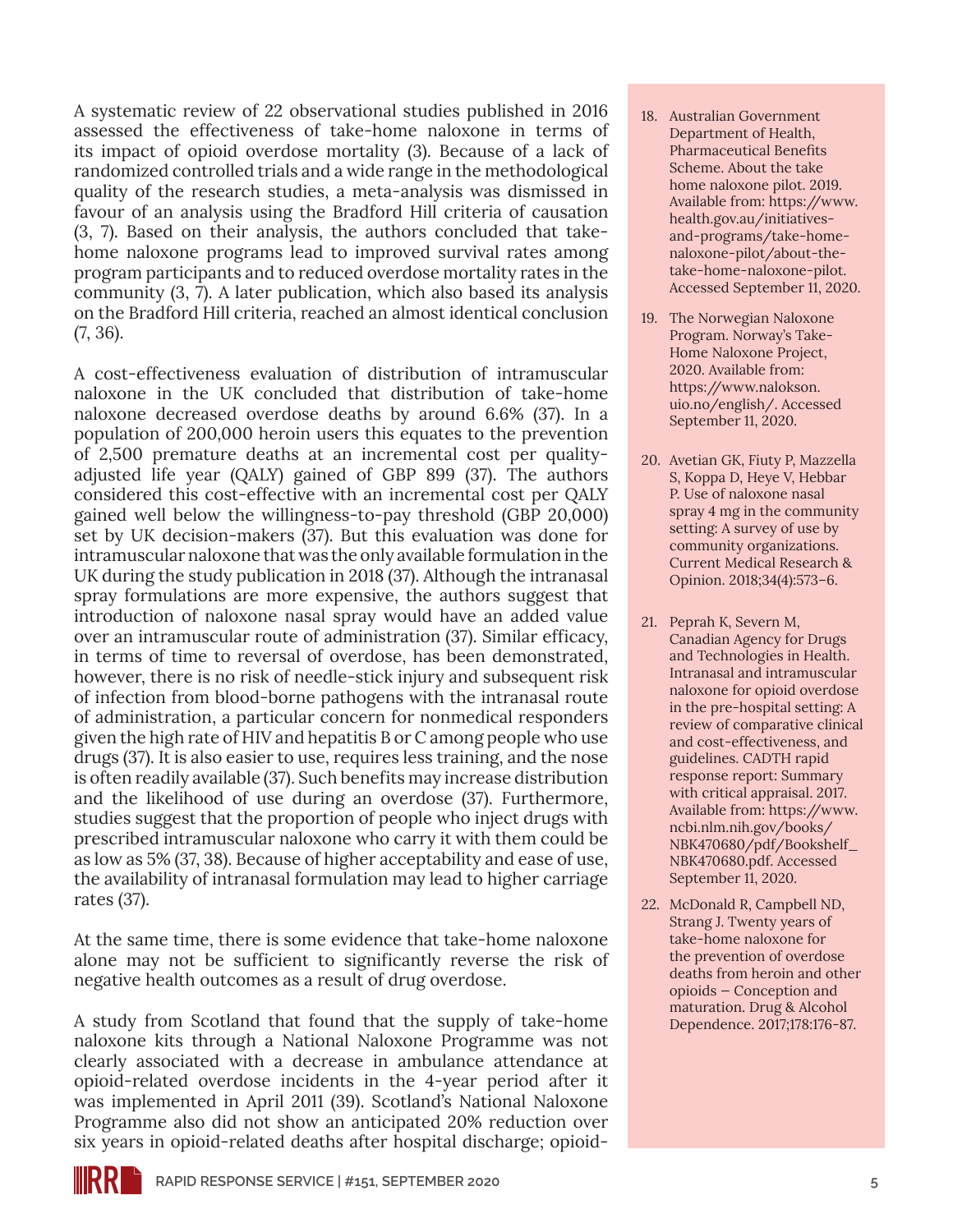related deaths were 10% at baseline and 9% during 2011–2016 (6). Possible explanations include opioid users being unaware of their increased opioid-related death risk in the four weeks following hospital discharge and naloxone kits not being accessed by older (aged ≥35 years) users of methadone  $(6)$ .

Another study from Cuyahoga County in Ohio (which includes Cleveland) also did not demonstrate a significant benefit in the patient level composite outcome of repeat emergency department visit, hospitalization, and death (at 0–3 months and 3–6 months) between patients who received a naloxone rescue kit in the emergency department following a non-fatal heroin overdose and those who did not (9). In fact, all fatalities and most patients who reached the composite outcome (i.e. died or were readmitted in the emergency department or hospitalized) were in the group that received a naloxone rescue kit at emergency department discharge (9). The authors suggested that this finding may be due to the greater proportion of overdose survivors (71%) that received a naloxone rescue kit (distribution of kits became standard care for overdose aftercare in the emergency department during the study period and increased over time), and the overall increase in overdose mortality in Cuyahoga County during the study period driven by the introduction of more lethal fentanyl into the illicit drug market (9).

A study from two emergency departments in Seattle randomized heroin or pharmaceutical opioids users to overdose education combined with a brief behavioral intervention and take-home naloxone or usual-care (10). During the follow-up period, 24% of the 241 participants had at least one overdose event, 85% had one or more emergency department visits, and 55% had at least one hospitalization, with no significant differences between intervention and comparison groups (10). These null findings may have been due to the severity of the population in terms of housing insecurity (70% in temporary housing), drug use, unemployment, and acute health care issues (10).

The investigation of a cohort of heroin-overdose deaths in the state of Victoria, Australia, found that there were 235 fatal heroin overdose cases identified over the study period, and the majority of these cases occurred at a private residence (n=186, 79%) and where the decedent was alone at the time of the fatal overdose event (n=192, 83%) (11). There were only 38 cases (17%) where the decedent was with someone else or there was a witness to the overdose event, and in half of these cases the witness was significantly impaired, incapacitated, or asleep at the time of the fatal heroin overdose (11). There were 19 fatal heroin overdose cases (8%) identified where there was the potential for appropriate and timely intervention by a bystander or witness (11). The authors suggested that take-home naloxone alone could have led to a very modest reduction in the number of fatal heroin overdose cases over the study period and a lack of supervision or a witness to provide meaningful and timely

- 23. Nolan S, Buxton J, Dobrer S, Dong H, Hayashi K, Milloy MJ, et al. Awareness, possession, and use of take-home naloxone among illicit drug users, Vancouver, British Columbia, 2014–2015. Public Health Reports. 2017;132(5):563–9.
- 24. Goldman-Hasbun J, DeBeck K, Buxton JA, Nosova E, Wood E, Kerr T. Knowledge and possession of take-home naloxone kits among streetinvolved youth in a Canadian setting: A cohort study. Harm Reduction Journal. 2017;14(1):79.
- 25. World Health Organization. Community management of opioid overdose. 2014. Available from: [https://apps.](https://apps.who.int/iris/bitstream/handle/10665/137462/97892 41548816_eng.pdf ;jsessionid=2FEB2 1943404737283 50C482E712E8E8?sequence=1) [who.int/iris/bitstream/](https://apps.who.int/iris/bitstream/handle/10665/137462/97892 41548816_eng.pdf ;jsessionid=2FEB2 1943404737283 50C482E712E8E8?sequence=1) [handle/10665/137462/97892](https://apps.who.int/iris/bitstream/handle/10665/137462/97892 41548816_eng.pdf ;jsessionid=2FEB2 1943404737283 50C482E712E8E8?sequence=1)  [41548816\\_eng.pdf](https://apps.who.int/iris/bitstream/handle/10665/137462/97892 41548816_eng.pdf ;jsessionid=2FEB2 1943404737283 50C482E712E8E8?sequence=1)  [;jsessionid=2FEB2](https://apps.who.int/iris/bitstream/handle/10665/137462/97892 41548816_eng.pdf ;jsessionid=2FEB2 1943404737283 50C482E712E8E8?sequence=1)  [1943404737283](https://apps.who.int/iris/bitstream/handle/10665/137462/97892 41548816_eng.pdf ;jsessionid=2FEB2 1943404737283 50C482E712E8E8?sequence=1)  [50C482E712E8E8?sequence=1](https://apps.who.int/iris/bitstream/handle/10665/137462/97892 41548816_eng.pdf ;jsessionid=2FEB2 1943404737283 50C482E712E8E8?sequence=1) Accessed September 11, 2020.
- 26. American Society of Addiction Medicine (ASAM). National practice guideline for the use of medications in the treatment of addiction involving opioid use. 2015. Available from: [https://www.](https://www.asam.org/docs/default-source/practice-support/guidelines-and-consensus-docs/asam-national-practice-guideline-supplement.pdf) [asam.org/docs/default](https://www.asam.org/docs/default-source/practice-support/guidelines-and-consensus-docs/asam-national-practice-guideline-supplement.pdf)[source/practice-support/](https://www.asam.org/docs/default-source/practice-support/guidelines-and-consensus-docs/asam-national-practice-guideline-supplement.pdf) [guidelines-and-consensus](https://www.asam.org/docs/default-source/practice-support/guidelines-and-consensus-docs/asam-national-practice-guideline-supplement.pdf)[docs/asam-national](https://www.asam.org/docs/default-source/practice-support/guidelines-and-consensus-docs/asam-national-practice-guideline-supplement.pdf)[practice-guideline](https://www.asam.org/docs/default-source/practice-support/guidelines-and-consensus-docs/asam-national-practice-guideline-supplement.pdf)[supplement.pdf.](https://www.asam.org/docs/default-source/practice-support/guidelines-and-consensus-docs/asam-national-practice-guideline-supplement.pdf) Accessed September 11, 2020.

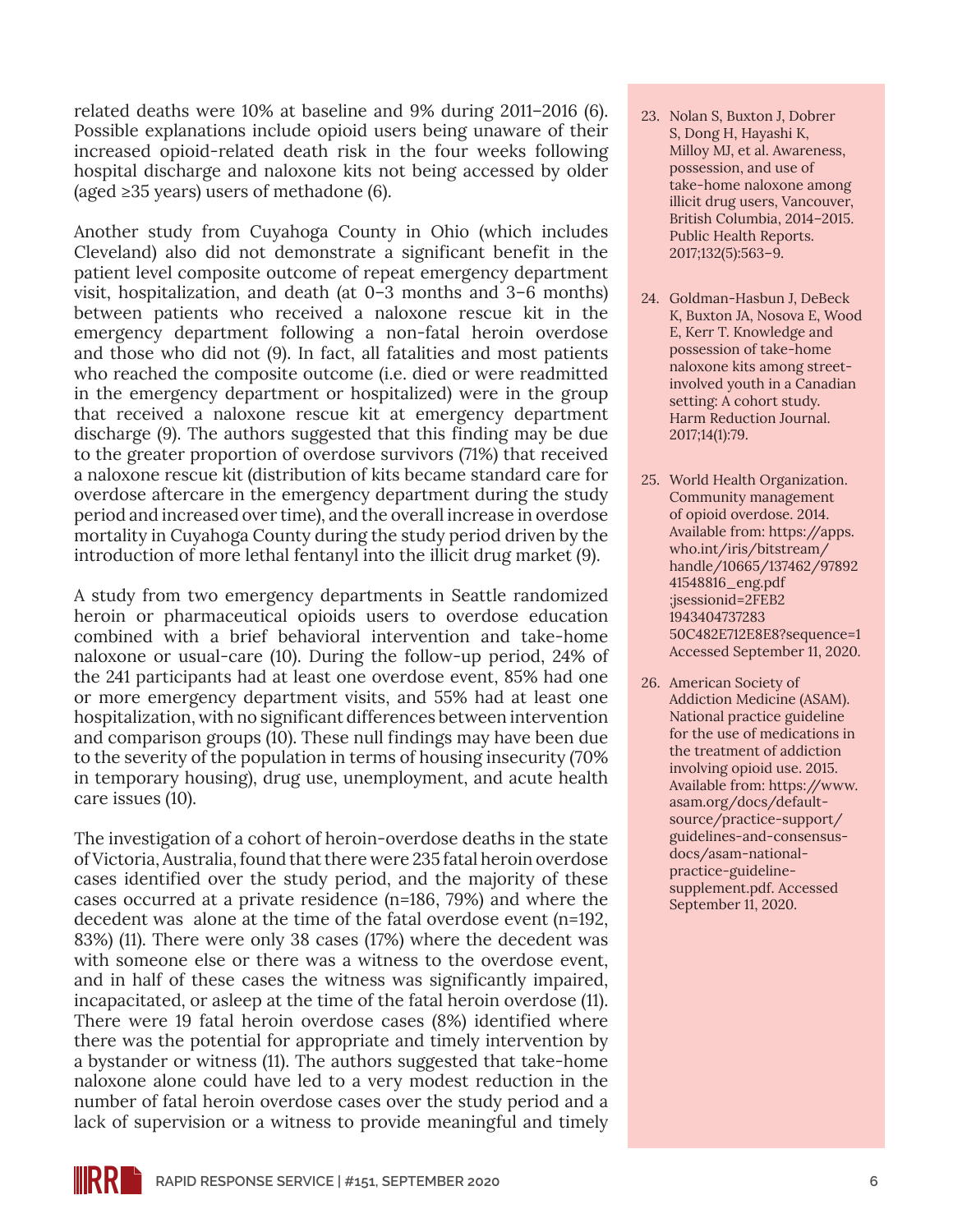intervention was evident in most of the fatal heroin overdose cases (11).

### **Take-home naloxone programs in different jurisdictions**

In 2011, Scotland became the first jurisdiction to implement a National Naloxone Programme with naloxone kits made available to those at risk of opioid-related overdose and after brief training in the community or in prisons (6).

Since then, several countries and jurisdictions have implemented their own versions of take-home naloxone programs:

Since 2013, the Ontario Naloxone Program (ONP) was distributing injectable naloxone kits and training supplies to needle exchange programs housed at both public health units and communitybased organizations, and ministry-funded Hepatitis C teams (40). In 2016, naloxone injection kits were made available in pharmacies at no charge to eligible persons such as a current user, a past user at risk of opioid overdose, friends and families of persons at risk, or a person in a position to assist a person at risk of an overdose from opioids (40). Beginning in January 2017, the ONP began transitioning from naloxone injection kits to naloxone nasal spray kits (40). In the fall of 2017, as part of the expansion of naloxone distribution, public health units began sub-distributing naloxone kits to eligible community-based organizations (40). Additionally, naloxone nasal spray has recently started to be distributed to at-risk inmates being released from provincial correctional facilities (40).

The British Columbia Take Home Naloxone (BCTHN) program was implemented in 2012 by the BC Centre for Disease Control (BCCDC) funded through the provincial ministry of health (41). With about 1,000 opioid-related deaths related to fentanyl-contaminated heroin in 2016, British Columbia rapidly increased its distribution of naloxone kits from 3,390 kits in 2015 to 13,757 kits in the first 10 months of 2016 (5, 6). This change was coincident with a reversal in opioid-related deaths (5). Since September 2016, in British Columbia, the status of naloxone was changed to an unscheduled drug which allowed it to be available anywhere and accessible by anyone (41). To streamline the ordering process, a program-wide policy of standing orders was introduced in January 2017 (41). A standing order is an automatic weekly delivery for sites that regularly order a high volume of kits (41).

Alberta's provincial take-home naloxone program was implemented on December 23, 2015 (42). This collaborative program resulted in a coordinated response across jurisdictional levels with wide geographical reach (42). Between December 2015 and December 2016, 953 locations (including 759 community pharmacies, seven harm reduction agencies, provincial correctional facilities, postsecondary institutions, opioid dependency treatment facilities,

- 27. Peprah K, Severn M, Canadian Agency for Drugs and Technologies in Health. Intranasal and intramuscular naloxone for opioid overdose in the pre-hospital setting: A review of comparative clinical and cost-effectiveness, and guidelines. CADTH rapid response report: Summary with critical appraisal. 2019. Available from: [https://www.](https://www.ncbi.nlm.nih.gov/books/NBK554777/pdf/Bookshelf_NBK554777.pdf) [ncbi.nlm.nih.gov/books/](https://www.ncbi.nlm.nih.gov/books/NBK554777/pdf/Bookshelf_NBK554777.pdf) [NBK554777/pdf/Bookshelf\\_](https://www.ncbi.nlm.nih.gov/books/NBK554777/pdf/Bookshelf_NBK554777.pdf) [NBK554777.pdf](https://www.ncbi.nlm.nih.gov/books/NBK554777/pdf/Bookshelf_NBK554777.pdf). Accessed September 11, 2020.
- 28. Dietze P, Jauncey M, Salmon A, Mohebbi M, Latimer J, van Beek I, et al. Effect of intranasal vs intramuscular naloxone on opioid overdose: A randomized clinical trial. JAMA Network Open. 2019;2(11):e1914977.
- 29. DTB Team. Intranasal versus intramuscular naloxone for opioid overdose. Drug & Therapeutics Bulletin. 2020;58(9):134..
- 30. Williams K, Lang ES, Panchal AR, Gasper JJ, Taillac P, Gouda J, et al. Evidencebased guidelines for EMS administration of naloxone. Prehospital Emergency Care. 2019;23(6):749–63.
- 31. Krieter PA, Chiang CN, Gyaw S, McCann DJ. Comparison of the pharmacokinetic properties of naloxone following the use of FDAapproved intranasal and intramuscular devices versus a common improvised nasal naloxone device. Journal of Clinical Pharmacology. 2019;59(8):1078–84.

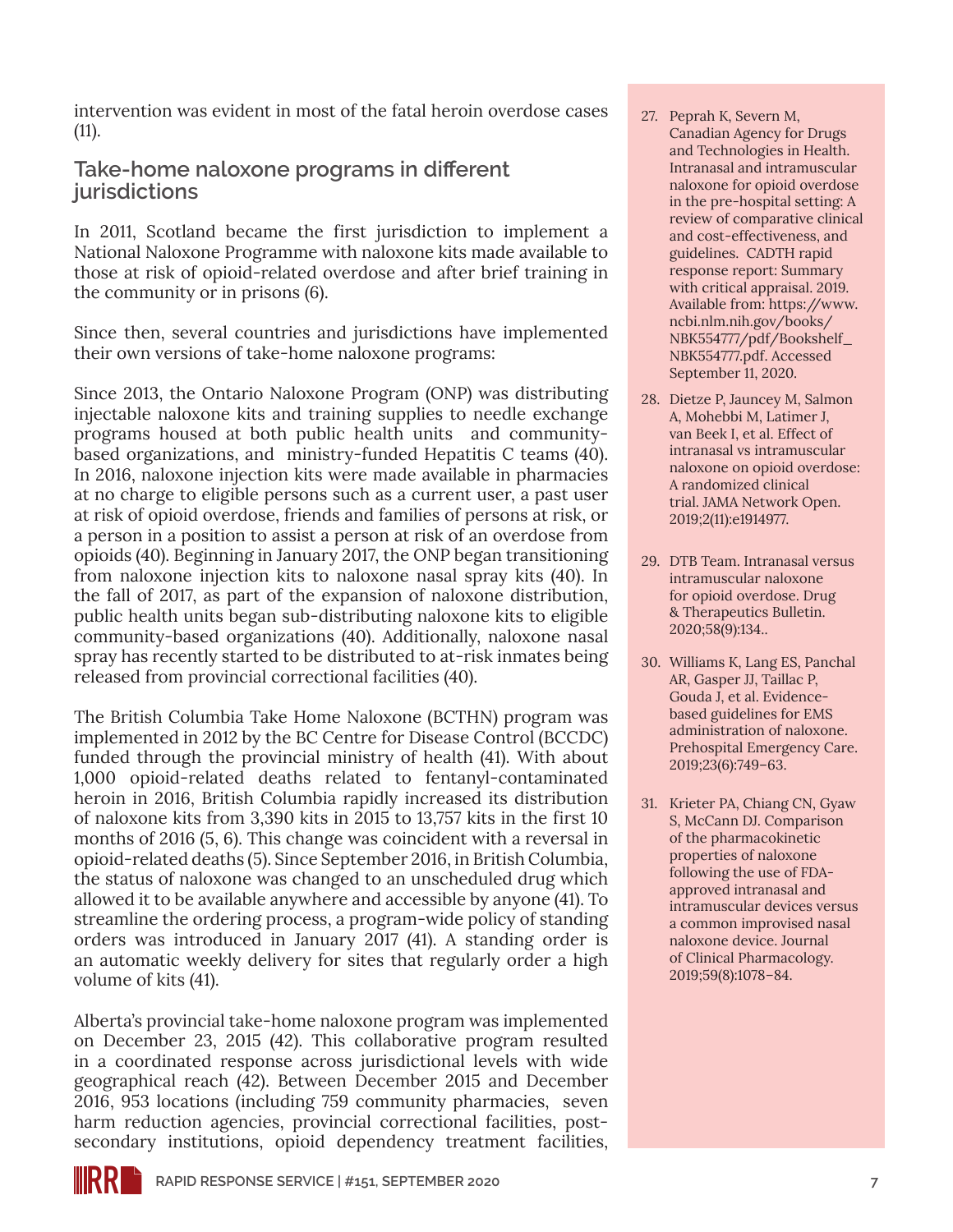community health centres, inner city agencies, First Nations communities, and urgent care centres) registered to dispense takehome naloxone kits, where 9,572 kits were distributed, and 472 reversals were reported (42). The provincial supply of take-home naloxone kits has more than tripled from 3,000 to 10,000 during this period (42).

The Government of Manitoba launched a provincial take-home naloxone program in January 2017. By the end of September 2017, there were over 60 sites operating in Manitoba (43). These sites distributed 765 kits to people at risk of opioid overdose, and 93 of these kits were replacement kits used in overdose events (43).

Other Canadian provinces and territories also have take-home naloxone programs in place (40, 44, 45):

Saskatchewan residents who are at risk of an opioid overdose and/ or might witness an opioid overdose, such as friends and family of people who use opioids, are eligible for free training and a free takehome naloxone kit (46). The training covers overdose prevention, recognition and response, including how to administer naloxone (46).

In Quebec, anyone 14 years of age or older can obtain naloxone in injectable or nasal spray for free with their Health Insurance Card from a pharmacy (45).

The New Brunswick Take Home Naloxone (NBTHN) program offers injectable naloxone kits free of charge to people who are at risk of an overdose and to family, friends, and those who are most likely to witness and respond to an opioid overdose (45). Kits are available for pick up by the general public from community agencies (45). Training is required through British Columbia's Toward the Heart's Take Home Naloxone website (47). Once an individual completes the training, they receive a certificate which whey must show to collect their kit (45). All other individuals can purchase kits on their own from a participating pharmacy (45).

The Take Home Naloxone Program in Nova Scotia offers training and injectable naloxone kits free of charge to people who are at risk of an overdose and to family, friends, and those who are most likely to witness and respond to an opioid overdose (45). Kits can also be obtained free of charge and without a health card from over 300 locations across the province (45). Teachers, faculty, and students can obtain kits free of charge upon request through the provincial naloxone program (45).

The Prince Edward Island's Take Home Naloxone program distributes kits free of charge to people who are at risk of an overdose or to the friends and family of someone at risk (45). All other individuals can purchase kits on their own from a participating pharmacy (45).

- 32. Eswaran V, Allen KC, Cruz DS, Lank PM, McCarthy DM, Kim HS. Development of a take-home naloxone program at an urban academic emergency department. Journal of the American Pharmacists Association. 2020;17:17.
- 33. McAuley A, Aucott L, Matheson C. Exploring the life-saving potential of naloxone: A systematic review and descriptive meta-analysis of take home naloxone (THN) programmes for opioid users. International Journal of Drug Policy. 2015;26(12):1183–8.
- 34. Tas B, Humphreys K, McDonald R, Strang J. Should we worry that takehome naloxone availability may increase opioid use? Addiction. 2019;114(10):1723–5.
- 35. Jones JD, Campbell A, Metz VE, Comer SD. No evidence of compensatory drug use risk behavior among heroin users after receiving takehome naloxone. Addictive Behaviors. 2017;71:104–6.
- 36. Olsen A, McDonald D, Lenton S, Dietze PM. Assessing causality in drug policy analyses: How useful are the Bradford Hill criteria in analysing take-home naloxone programs? Drug & Alcohol Review. 2018;37(4):499–501.
- 37. Langham S, Wright A, Kenworthy J, Grieve R, Dunlop WCN. Cost-Effectiveness of take-home naloxone for the prevention of overdose fatalities among heroin users in the United Kingdom. Value in Health. 2018;21(4):407–15.

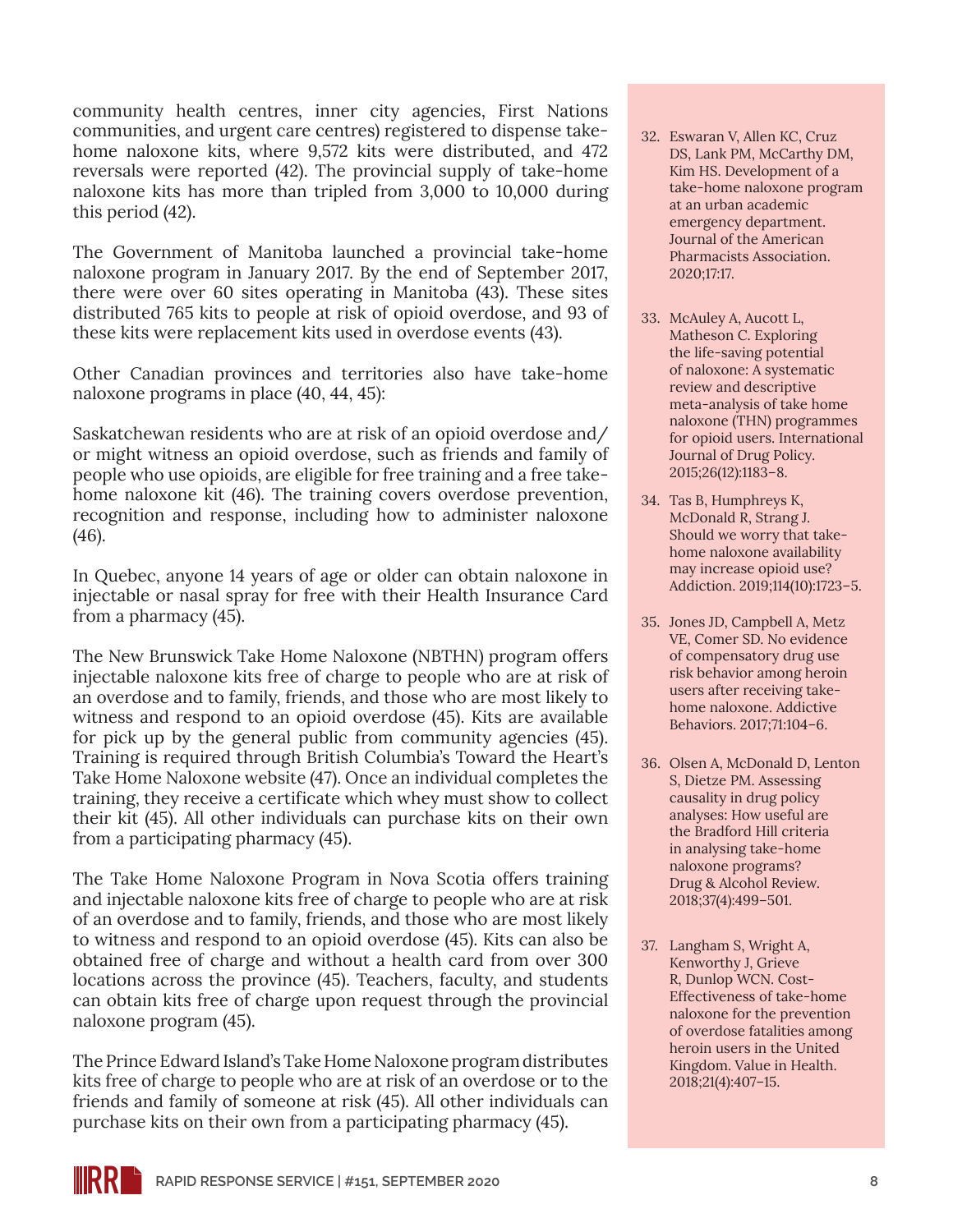The Take Home Naloxone program in Newfoundland and Labrador distributes kits free of charge to people who are at risk of an overdose or to the friends and family of someone at risk (45). All other individuals can purchase kits on their own from a participating pharmacy (45).

There are no restrictions on naloxone access in Yukon (45). Anyone — people who use drugs, friends and family, businesses — can access a free take-home naloxone at community health centres and in all pharmacies across the territory (45, 48). Individuals who wish to purchase more kits for use in other settings (campuses, workplaces) can purchase them at a pharmacy (45).

There are no restrictions on naloxone access in the Northwest Territories. Anyone — people who use drugs, friends and family, businesses — can access a free naloxone kit at community health centres and in all pharmacies across the territory (no health card or ID necessary) (45, 49).

The Nunavut Take Home Naloxone Program offers training and injectable naloxone kits free of charge to people who are at risk of an overdose and to family, friends, and those who are most likely to witness and respond to an opioid overdose (no ID or health card required) (45). The Department of Health coordinates distribution of naloxone kits to take-home naloxone distribution sites, and naloxone is not available for purchase in retail pharmacies (45).

In 2019, take-home naloxone initiatives were reported to exist in 12 European countries delivered by a variety of different providers including clinics, prisons and outreach services: Austria, Denmark, Estonia, France, Germany, Ireland, Italy, Lithuania, Norway, Spain (Catalonia), Sweden and the UK (50). In 2018, the legal framework for establishing such programs was created in Cyprus and preparatory steps for introducing naloxone were taken in Finland (50).

In England, where opioid-related deaths per year averaged 1,027 in 2006–2010, 117 of 151 local authorities reported an estimated distribution of 23,100 naloxone kits in 2016–2017, which is above the National Naloxone Programme target for England (20 times the country's annual number of opioid-related deaths) (6). Wales' National Naloxone Programme began in 2011, shortly after Scotland's, and has exceeded its distribution target of 1,600 naloxone kits per year (20 times Wales' annual number of opioid-related deaths) since 2013–2014 (6).

The first take-home naloxone programs in Australia were developed in the early 2010s across a number of peer-led and health service settings (51). The programs now operate in five Australian jurisdictions and peer drug user groups currently play a central role in the development, delivery and scale-up of take-home naloxone programs in Australia (52). Between 2012 and 2017, over 2,500 Australians at risk of overdose have been trained and provided

- 38. McAuley A, Munro A, Bird SM, Hutchinson SJ, Goldberg DJ, Taylor A. Engagement in a National Naloxone Programme among people who inject drugs. Drug and alcohol dependence. 2016;162:236–40.
- 39. McAuley A, Bouttell J, Barnsdale L, Mackay D, Lewsey J, Hunter C, et al. Evaluating the impact of a national naloxone programme on ambulance attendance at overdose incidents: A controlled timeseries analysis. Addiction. 2017;112(2):301–8.
- 40. Pant S, Severn M, Canadian Agency for Drugs and Technologies in Health. Funding and management of naloxone programs in Canada. CADTH rapid response report: Summary with critical appraisal. 2018. Available from: [https://www.](https://www.cadth.ca/sites/default/files/pdf/ES0319_funding_and_management_of_naloxone_programs_in_canada.pdf) [cadth.ca/sites/default/files/](https://www.cadth.ca/sites/default/files/pdf/ES0319_funding_and_management_of_naloxone_programs_in_canada.pdf) [pdf/ES0319\\_funding\\_and\\_](https://www.cadth.ca/sites/default/files/pdf/ES0319_funding_and_management_of_naloxone_programs_in_canada.pdf) [management\\_of\\_naloxone\\_](https://www.cadth.ca/sites/default/files/pdf/ES0319_funding_and_management_of_naloxone_programs_in_canada.pdf) [programs\\_in\\_canada.pdf](https://www.cadth.ca/sites/default/files/pdf/ES0319_funding_and_management_of_naloxone_programs_in_canada.pdf). Accessed September 11, 2020.
- 41. Young S, Williams S, Otterstatter M, Lee J, Buxton J. Lessons learned from ramping up a Canadian take home naloxone programme during a public health emergency: A mixedmethods study. BMJ Open. 2019;9(10):e030046.
- 42. Freeman LK, Bourque S, Etches N, Goodison K, O'Gorman C, Rittenbach K, et al. Alberta's provincial takehome naloxone program: A multi-sectoral and multijurisdictional response to overdose. Canadian Journal of Public Health Revue Canadienne de Sante Publique. 2017;108(4):e398– e402.

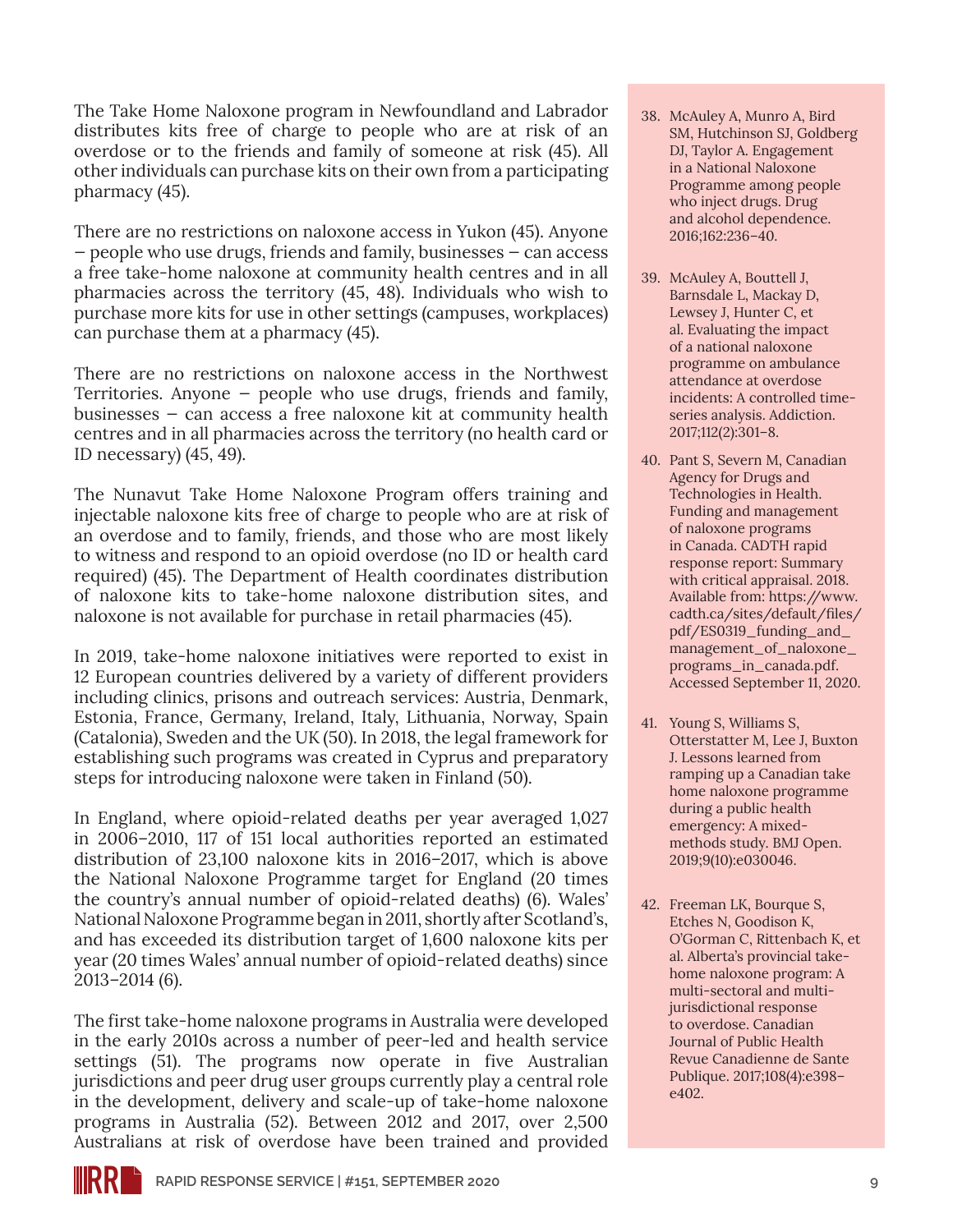naloxone (52). Evaluation data from four programs recorded 146 overdose reversals involving naloxone that was given by takehome naloxone program participants (52). This number was derived from a total of 358 participants formally followed-up 3–6 months post training — suggesting 41% of trained participants used their naloxone to help revive someone during that time period (52). There are a further 484 anecdotal reports of overdose reversals involving take-home naloxone programs (52).

The New South Wales' Overdose Response with Take-Home Naloxone project developed, implemented, and evaluated a brief (15 minutes) take-home naloxone intervention targeting people at high risk of opioid overdose — specifically those with a history of opioid use disorder and/or injecting drug use, attending services such as alcohol and other drug treatment, needle and syringe programs, and related health services targeting this population (51). The evaluation concluded that approximately 10% of clients who received the intervention successfully reversed an overdose within three months and this widespread distribution through low-threshold services and funded medication was well suited to roll-out more broadly (51).

### **Take-home naloxone at emergency departments**

The strongest predictor of a fatal overdose is a non-fatal overdose (53), as nearly 6% of patients discharged from the emergency after an opioid overdose die within the following year and over 1% die within one month (54, 55). With many of non-fatal overdoses managed by emergency departments, and escalating opioid-mortality rates, there is a potential to deliver evidence-based overdose prevention in these settings (53, 55).

The American College of Emergency Physicians (ACEP), the Centers for Disease Control and Prevention (CDC), and the surgeon general recommend dispensing naloxone to discharged emergency department patients at risk for opioid overdose (55).

Several studies report on take-home naloxone programs at hospital emergency departments (32, 53).

A recent systematic review identified seven emergency-department delivered programs that focused on the provision of take-home naloxone and overdose education (53). Six of these programs were implemented in the U.S., and one in British Columbia (56). Three of these programs used nasal naloxone kits (56–58), but these included atomizer devices and not nasal sprays.

Several research articles provided insights into aspects of takehome naloxone at emergency departments. For example, an emergency department of a Chicago hospital had 669 unique visits for opioid overdose over 16 months, and dispensed 168 take-home naloxone kits (10.5 per month), with at least three cases in which the kits were used to reverse opioid overdose (32). Different emergency

- 43. Bozat-Emre S, Marshall SG, Zhong C, Reimer J. At-aglance — Lessons learned from launching the Manitoba Take-Home Naloxone Program. Health Promotion and Chronic Disease Prevention in Canada. 2018;38(6):252–5.
- 44. Government of Canada. Where to get naloxone in your province or territory. 2019. Available from: [https://](https://www.canada.ca/en/health-canada/services/substance-use/problematic-prescription-drug-use/opioids/naloxone.html#5) [www.canada.ca/en/](https://www.canada.ca/en/health-canada/services/substance-use/problematic-prescription-drug-use/opioids/naloxone.html#5) [health-canada/services/](https://www.canada.ca/en/health-canada/services/substance-use/problematic-prescription-drug-use/opioids/naloxone.html#5) [substance-use/problematic](https://www.canada.ca/en/health-canada/services/substance-use/problematic-prescription-drug-use/opioids/naloxone.html#5)[prescription-drug-use/](https://www.canada.ca/en/health-canada/services/substance-use/problematic-prescription-drug-use/opioids/naloxone.html#5) [opioids/naloxone.html#5](https://www.canada.ca/en/health-canada/services/substance-use/problematic-prescription-drug-use/opioids/naloxone.html#5). Accessed September 11, 2020.
- 45. Canadian Mental Health Association (CMHA). What is naloxone? 2019. Available from: [https://cmha.ca/wp](https://cmha.ca/wp-content/uploads/2019/08/CMHA-Naloxone-Toolkit-Naloxone101-ENG-Final.pdf)[content/uploads/2019/08/](https://cmha.ca/wp-content/uploads/2019/08/CMHA-Naloxone-Toolkit-Naloxone101-ENG-Final.pdf) [CMHA-Naloxone-Toolkit-](https://cmha.ca/wp-content/uploads/2019/08/CMHA-Naloxone-Toolkit-Naloxone101-ENG-Final.pdf)[Naloxone101-ENG-Final.pdf.](https://cmha.ca/wp-content/uploads/2019/08/CMHA-Naloxone-Toolkit-Naloxone101-ENG-Final.pdf) Accessed September 11, 2020.
- 46. Saskatchewan. Take home Naloxone program sites. 2020. Available from: [https://www.saskatchewan.](https://www.saskatchewan.ca/residents/health/accessing-health-care-services/mental-health-and-addictions-support-services/alcohol-and-drug-support/opioids/take-home-naloxone-program-sites) [ca/residents/health/](https://www.saskatchewan.ca/residents/health/accessing-health-care-services/mental-health-and-addictions-support-services/alcohol-and-drug-support/opioids/take-home-naloxone-program-sites) [accessing-health-care](https://www.saskatchewan.ca/residents/health/accessing-health-care-services/mental-health-and-addictions-support-services/alcohol-and-drug-support/opioids/take-home-naloxone-program-sites)[services/mental-health-and](https://www.saskatchewan.ca/residents/health/accessing-health-care-services/mental-health-and-addictions-support-services/alcohol-and-drug-support/opioids/take-home-naloxone-program-sites)[addictions-support-services/](https://www.saskatchewan.ca/residents/health/accessing-health-care-services/mental-health-and-addictions-support-services/alcohol-and-drug-support/opioids/take-home-naloxone-program-sites) [alcohol-and-drug-support/](https://www.saskatchewan.ca/residents/health/accessing-health-care-services/mental-health-and-addictions-support-services/alcohol-and-drug-support/opioids/take-home-naloxone-program-sites) [opioids/take-home](https://www.saskatchewan.ca/residents/health/accessing-health-care-services/mental-health-and-addictions-support-services/alcohol-and-drug-support/opioids/take-home-naloxone-program-sites)[naloxone-program-sites](https://www.saskatchewan.ca/residents/health/accessing-health-care-services/mental-health-and-addictions-support-services/alcohol-and-drug-support/opioids/take-home-naloxone-program-sites). Accessed September 11, 2020.
- 47. BCCDC Harm Reduction Services, St. Paul's Foundation, Toward the Heart. Take home naloxone. 2020. [http://www.](http://www.naloxonetraining.com/) [naloxonetraining.com/](http://www.naloxonetraining.com/). Accessed September 11, 2020.
- 48. Yukon Government Department of Health and Social Services. Fentanyl and naloxone information. 2020. Available from: [http://www.](http://www.hss.gov.yk.ca/fentanyl.php) [hss.gov.yk.ca/fentanyl.php.](http://www.hss.gov.yk.ca/fentanyl.php) Accessed September 11, 2020.

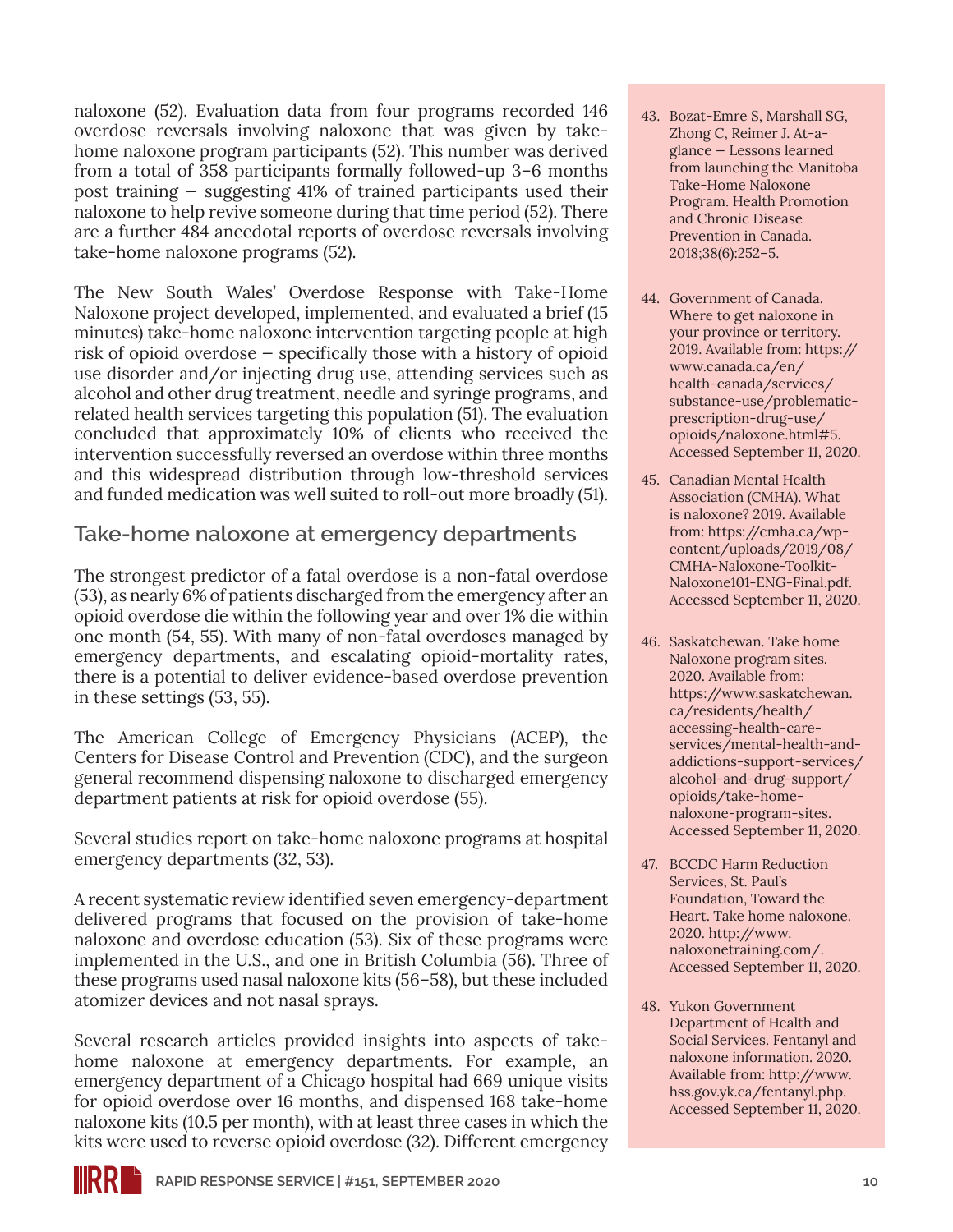departments across the Chicago area used different naloxone takehome formulations (intramuscular injection, intranasal atomizers, and intranasal sprays), with the costs of Narcan nasal spray being much higher compared with the other two types (55, 59). A study conducted among 555 patients at two Rhode Island hospitals showed that emergency department naloxone distribution and consultation with a community-based peer recovery coach was feasible, acceptable, and could be maintained over time (60).

Although the emergency department is an opportune setting for overdose prevention as people who use opioids frequently present for emergency care, a retrospective review of 342 admissions with primary diagnosis of opioid overdose at a large, urban tertiary hospital located in Edmonton, Alberta found that in this real-world situation, only half of patients with opioid overdose were offered take-home naloxone (61). This is in line with a systematic review of five studies that showed that when patient follow-up was attempted, success was low, limiting the evidence for the programs' effectiveness (62). Overall, in the included studies there was evidence that distributing take-home naloxone from the emergency department has the potential for harm reduction; however, the uptake of the practice remained low (62). Barriers to implementation included time allocated for training hospital staff and the burden on workflow (62).

According to a study in Pennsylvania, electronic health record prompts are associated with increased take-home naloxone distribution for emergency department patients discharged after opioid overdoses (63).

### **Take-home naloxone at other settings**

Different studies investigated the role of take-home naloxone in other settings, such as settings in which kits are supplied to patients in opioid treatment programs (64).

A 2017 systematic review take-home naloxone for people released from correctional settings identified 9 studies reporting on takehome naloxone programs (65). Prison-based take-home naloxone distribution has been introduced to varying degrees in several jurisdictions including Canada, the UK, and the U.S., and the feasibility of take-home naloxone in the context of release from a correctional setting has been established, but there is a need for rigorous research into health outcomes and program implementation (65).

#### **Naloxone nasal spray**

Currently there are several different products of naloxone nasal spray in use globally (7, 59). These include: Narcan Nasal Spray®, Nalscue®, Nyxoid®, Ventizolve®, Respinal®.

The U.S. FDA approved a first naloxone nasal spray product in November 2015 (22). Health Canada approved non-prescription

- 49. Government of Northwest Territories. NWT naloxone kit distribution. 2019. Available from: [https://www.hss.](https://www.hss.gov.nt.ca/en/naloxone-kit-distribution) [gov.nt.ca/en/naloxone](https://www.hss.gov.nt.ca/en/naloxone-kit-distribution)[kit-distribution.](https://www.hss.gov.nt.ca/en/naloxone-kit-distribution) Accessed September 11, 2020.
- 50. The European Monitoring Centre for Drugs and Drug Addiction (EMCDDA). Take-home naloxone. 2020. Available from: [https://](https://www.emcdda.europa.eu/publications/topic-overviews/take-home-naloxone_en) [www.emcdda.europa.](https://www.emcdda.europa.eu/publications/topic-overviews/take-home-naloxone_en) [eu/publications/topic](https://www.emcdda.europa.eu/publications/topic-overviews/take-home-naloxone_en)[overviews/take-home](https://www.emcdda.europa.eu/publications/topic-overviews/take-home-naloxone_en)[naloxone\\_en](https://www.emcdda.europa.eu/publications/topic-overviews/take-home-naloxone_en). Accessed September 11, 2020.
- 51. Lintzeris N, Monds LA, Bravo M, Read P, Harrod ME, Gilliver R, et al. Designing, implementing and evaluating the overdose response with take-home naloxone model of care: An evaluation of client outcomes and perspectives. Drug & Alcohol Review. 2020;39(1):55–65.
- 52. Dwyer R, Olsen A, Fowlie C, Gough C, van Beek I, Jauncey M, et al. An overview of takehome naloxone programs in Australia. Drug & Alcohol Review. 2018;37(4):440–9.
- 53. Chen Y, Wang Y, Nielsen S, Kuhn L, Lam T. A systematic review of opioid overdose interventions delivered within emergency departments. Drug & Alcohol Dependence. 2020;213:108009.
- 54. Weiner SG, Baker O, Bernson D, Schuur JD. One-year mortality of patients after emergency department treatment for nonfatal opioid overdose. Annals of emergency medicine. 2020;75(1):13–7.

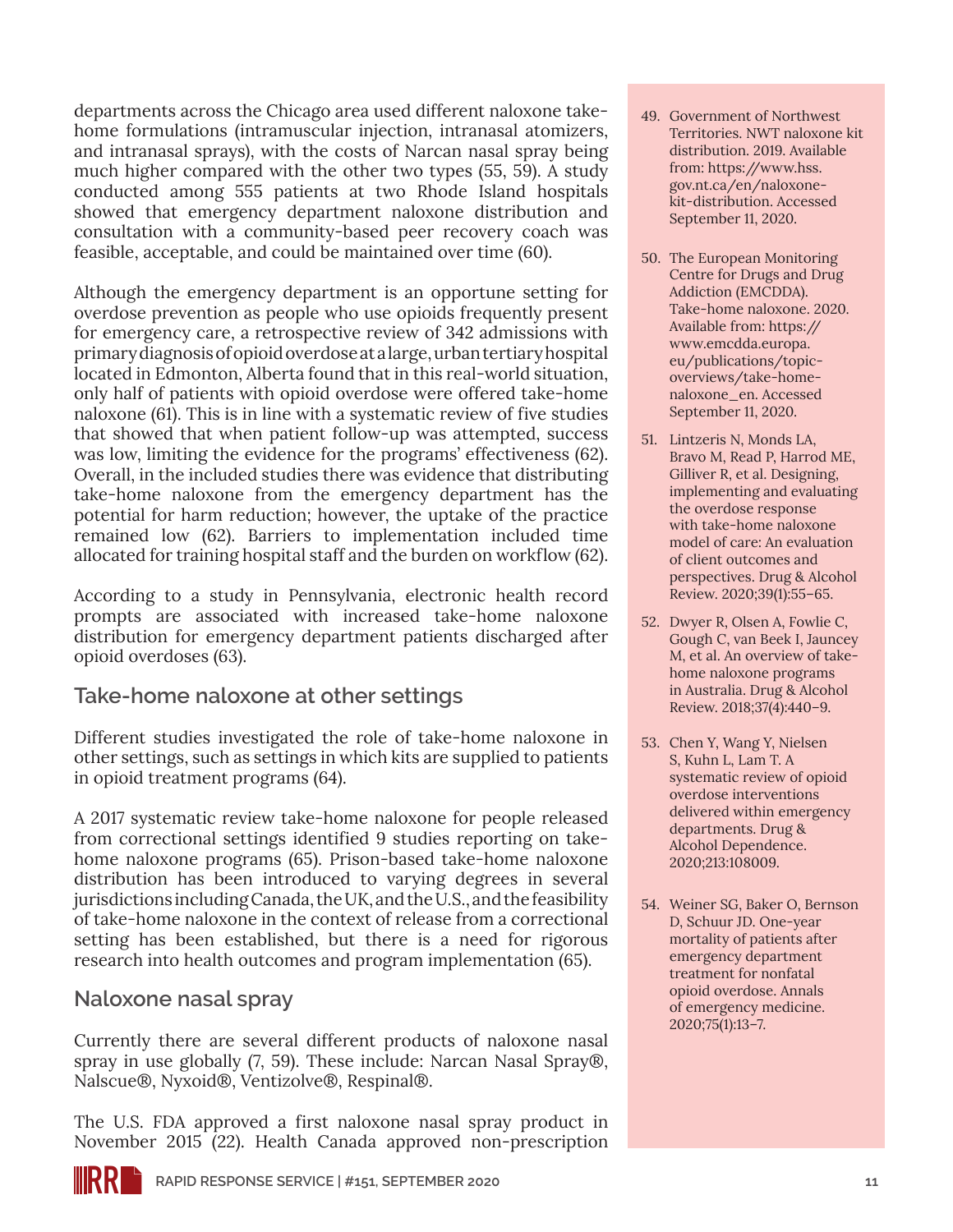use of naloxone for emergency reversal of opioid overdose in prehospital settings in March 2016 (27), and authorized the sale for naloxone hydrochloride nasal spray in Canada on July 5, 2017 (27). Naloxone hydrochloride nasal spray is a needleless device that delivers a fixed intranasal dose of naloxone (27). Other formulations of naloxone, including injectable for intramuscular, intravenous, or subcutaneous use, are also available in Canada (27). Atomizer devices have been used in practice to deliver injectable naloxone solution intranasally (27). Both intranasal and intramuscular naloxone formulations are available for pre-hospital use, including by laypersons in the community (27).

Inexperienced users, such as nonmedical first responders and bystanders, are at the highest risk of incorrectly administering naloxone, particularly in high-stress emergency opioid overdose situations (66). Usability research found that 0% untrained and about 60% of trained users were able to successfully administer a full dose of naloxone using an atomizer kit (67), whereas more than 90% of untrained users were able to successfully administer a full dose using Narcan® nasal spray (68). A comparative human factors evaluation also found that Narcan® nasal spray requires fewer steps and is easier to administer than a naloxone nasal atomizer, and using Narcan® nasal spray should increase the likelihood that nonmedical personnel correctly deliver naloxone in time-critical, high-stress opioid overdose rescue situations (66).

In a study assessing the ability of untrained individuals to administer naloxone successfully in a simulated opioid overdose setting, participants were randomly assigned to administer naloxone using a nasal spray device, an intramuscular kit, or an improvised nasal atomizer kit (69). The primary outcome was successful administration, defined as administration within seven minutes and without critical errors  $(69)$ . The nasal spray  $(66.7\%, p<0.001)$ and intramuscular (51.5%, p<0.001) devices had much higher rates of successful administration than the improvised nasal atomizer device (2.9%) (69). The nasal spray device was administered more rapidly (median 16 seconds) than the intramuscular device (median 58 seconds, p<0.001) or improvised nasal atomizer device (median 113 seconds, p=0.012) (69). Overall, participants administered the nasal spray more successfully and rapidly than the intramuscular and atomizer devices, and nasal sprays were easiest to use (69).

Similar results were obtained from another usability study where after watching a two-minute video, community members were able to administer nasal spray naloxone with a higher rate of success (100%) than intramuscular naloxone (67%) in a simulated overdose setting. Participants were also able to administer nasal spray naloxone more rapidly (median time 34 seconds) than both intramuscular (median time 100 seconds) and multi-step atomized nasal (median time 110 seconds) naloxone (70).

- 55. Eswaran V, Allen KC, Bottari DC, Splawski JA, Bains S, Aks SE, et al. Takehome naloxone program implementation: Lessons learned from seven Chicagoarea hospitals. Annals of Emergency Medicine. 2020;30:30.
- 56. Kestler A, Buxton J, Meckling G, Giesler A, Lee M, Fuller K, et al. Factors associated with participation in an emergency departmentbased take-home naloxone program for at-risk opioid users. Annals of Emergency Medicine. 2017;69(3):340–6.
- 57. Dwyer K, Walley AY, Langlois BK, Mitchell PM, Nelson KP, Cromwell J, et al. Opioid education and nasal naloxone rescue kits in the emergency department. The Western Journal of Emergency Medicine. 2015;16(3):381–4.
- 58. Kaucher KA, Acquisto NM, Broderick KB. Emergency department naloxone rescue kit dispensing and patient follow-up. The American Journal of Emergency Medicine. 2018;36(8):1503–4.
- 59. Bell J, Strang J. Medication treatment of opioid use disorder. Biological Psychiatry. 2020;87(1):82–8.
- 60. Samuels EA, Baird J, Yang ES, Mello MJ. Adoption and utilization of an emergency department naloxone distribution and peer recovery coach consultation program. Academic Emergency Medicine. 2019;26(2):160–73.

A survey of first responders and community-based organizations

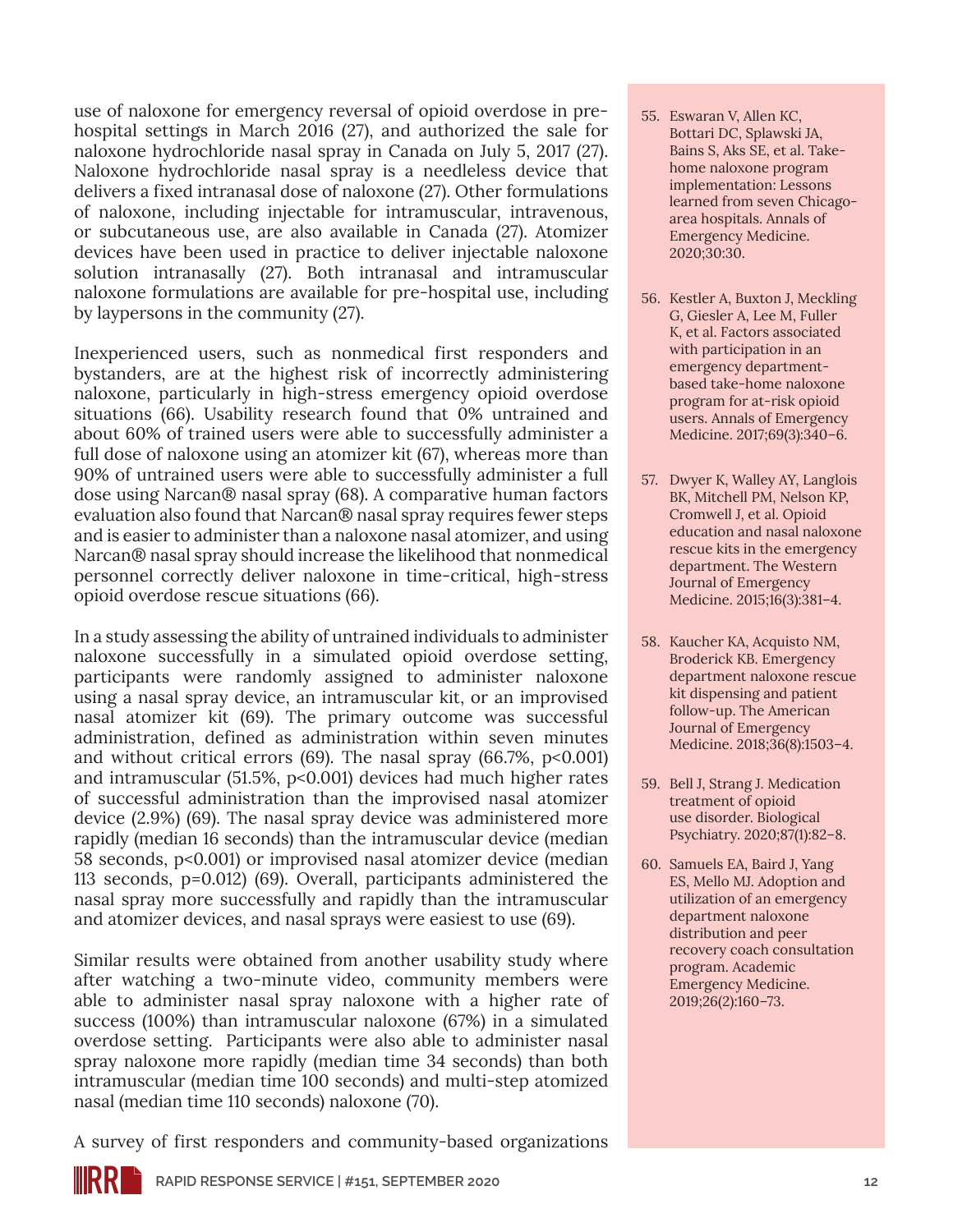from seven different U.S. states provides a real-world experience with Narcan® nasal spray (20). To our knowledge this is the first published study on using Narcan® nasal spray in real-world settings. Eight first-responder or community-based organizations provided case report data on 261 attempted overdose reversals using Narcan® nasal spray, with survival reported for 245 cases (20). Successful overdose reversals were reported in 98.8% (242 of 245) of cases; most cases (73.5%; 125 of 170) reported a time to response of ≤5 minutes after Narcan® nasal spray administration (20). Heroin was the substance reportedly involved in a majority (95.4%; 165 of 173) of these cases; fentanyl was reported to be involved in 5.2% (9/173) of the cases (20). Many reversals (97.6%; 248 of 254) involved administration of ≤2 units of Narcan® nasal spray (20). Three deaths were reported (Narcan® nasal spray was reported to have been administered too late for two cases - the individuals were deceased prior to Narcan® nasal spray administration; details were not provided for the third case) (20). This survey of first-responder and community- based organizations indicated that the new Narcan® nasal spray formulation was successful at reversing the effects of opioid overdose in most reported cases (20).

With the introduction of naloxone nasal spray, more research is under way to facilitate the understanding of its effects. For example, in a five-year randomized controlled trial in New York City the types of take-home naloxone kits evolved over the years (71). At the beginning of the study, from September 2014 to August 2017, participants who chose intranasal naloxone were provided with multi-step naloxone, assembled by combining a pre-filled syringe with a nasal atomizer that administers a dose concentration of 2 mg/2 ml, where 1 ml is administered to each nostril (71). In November 2015, the FDA approved a nasal spray formulation delivered in an atomizer that no longer required assembly (Narcan® nasal spray), providing a potential time-saving advantage over the multi-step device (71). Following the recommendation from the National Institute on Drug Abuse (NIDA), the trial switched from providing multistep atomizer intranasal naloxone to single-step intranasal devices in August 2017 (71).

**Jurisdictional review of naloxone nasal spray**

#### *Canada*

In December 2016, the National Association of Pharmacy Regulatory Authorities (NAPRA) recommended that naloxone nasal spray, when indicated for emergency use for opioid overdose, be made available as a Schedule II drug in Canada (72). This means that any patient or patient's agent can obtain Narcan® Nasal Spray directly from a community pharmacist without a prescription (72). In British Columbia, Alberta, and Saskatchewan, Narcan® Nasal Spray has been made an unscheduled drug, meaning that it can be purchased outside of pharmacies (72).

- 61. O'Brien DC, Dabbs D, Dong K, Veugelers PJ, Hyshka E. Patient characteristics associated with being offered take home naloxone in a busy, urban emergency department: A retrospective chart review. BMC Health Services Research. 2019;19(1):632.
- 62. Gunn AH, Smothers ZPW, Schramm-Sapyta N, Freiermuth CE, MacEachern M, Muzyk AJ. The emergency department as an opportunity for naloxone distribution. The Western Journal of Emergency Medicine. 2018;19(6):1036–42.
- 63. Marino R, Landau A, Lynch M, Callaway C, Suffoletto B. Do electronic health record prompts increase take-home naloxone administration for emergency department patients after an opioid overdose? Addiction. 2019;114(9):1575–81.
- 64. Katzman JG, Takeda MY, Greenberg N, Moya Balasch M, Alchbli A, Katzman WG, et al. Association of take-home naloxone and opioid overdose reversals performed by patients in an opioid treatment program. JAMA Network Open. 2020;3(2):e200117.
- 65. Horton M, McDonald R, Green TC, Nielsen S, Strang J, Degenhardt L, et al. A mapping review of takehome naloxone for people released from correctional settings. International Journal of Drug Policy. 2017;46:7–16.

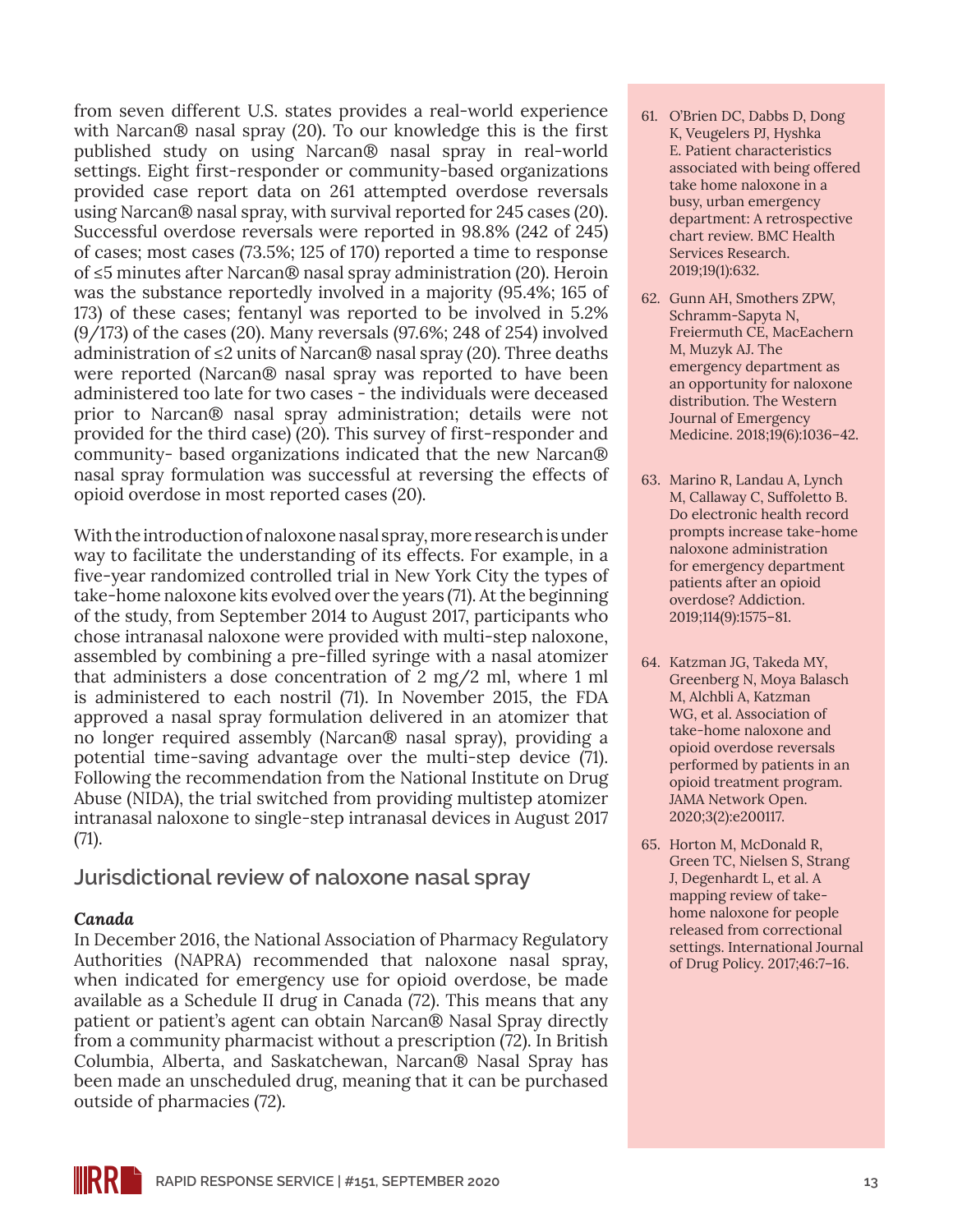Narcan® Nasal Spray is available for free from pharmacies everywhere in Ontario and Québec, and for Non-Insured Health Benefits (NIHB) Program for First Nations and Inuit clients across Canada (72).

In Ontario, Narcan® Nasal Spray was publicly funded on March 27, 2018 (72, 73). Publicly-funded naloxone (both injectable and nasal spray kits) for Ontarians is distributed through the:

- **•** Ontario Naloxone Program (ONP) sites: needle/syringe exchange, hepatitis C programs and participating community-based organizations; for clients of participating organizations at risk of opioid overdose, and friends and family of clients (14)
- **•** Ontario Naloxone Program for Pharmacies (ONPP): participating pharmacies; for someone currently using opioids, a past opioid user at risk of returning to opioid use, or a family member or friend of someone who is at risk of an opioid overdose (14)
- **•** Ministry of Community Safety and Correction Services: Take Home Naloxone Program at the provincial correctional facilities; for at-risk individuals in provincial correctional facilities where they are given kits when released from custody (14).

In Québec, Narcan® Nasal Spray became covered under the free naloxone program for pharmacies on May 9, 2018 (72, 74).

In British Columbia, since 2018 First Nations may request both injectable and/or nasal naloxone directly from their pharmacy, free of charge by providing their Status Number and Personal Health Number (75).

In Northwest Territories, injectable naloxone has been available territory-wide since 2016, and intranasal naloxone has become the preferred alternative in June 2019 (15). Kits are available at no cost in all 33 Northwest Territories communities at retail pharmacies, health centres, clinics, hospitals and health cabins (15).

Effective March 27, 2018, Narcan® Nasal Spray became an open benefit under the NIHB Program for First Nations and Inuit clients (72).

Veterans Affairs Canada (VAC) provides eligible veterans with Narcan® Nasal Spray free of charge from pharmacies under the Program of Choice (POC) 10 coverage since March 2019 in all provinces (45, 76).

- 66. Tippey KG, Yovanoff M, McGrath LS, Sneeringer P. Comparative human factors evaluation of two nasal naloxone administration devices: NARCAN® Nasal Spray and naloxone prefilled syringe with nasal atomizer. Pain and Therapy. 2019;8(1):89-98.
- 67. Edwards ET, Edwards ES, Davis E, Mulcare M, Wiklund M, Kelley G. Comparative usability study of a novel auto-injector and an intranasal system for naloxone delivery. Pain and Therapy. 2015;4(1):89–105.
- 68. Krieter P, Chiang N, Gyaw S, Skolnick P, Crystal R, Keegan F, et al. Pharmacokinetic properties and human use characteristics of an FDAapproved intranasal naloxone product for the treatment of opioid overdose. Journal of Clinical Pharmacology. 2016;56(10):1243–53.
- 69. Eggleston W, Calleo V, Kim M, Wojcik S. Naloxone administration by untrained community members. Pharmacotherapy: The Journal of Human Pharmacology & Drug Therapy. 2020;40(1):84–8.
- 70. Eggleston W, Podolak C, Sullivan RW, Pacelli L, Keenan M, Wojcik S. A randomized usability assessment of simulated naloxone administration by community members. Addiction. 2018;113(12):2300–4.

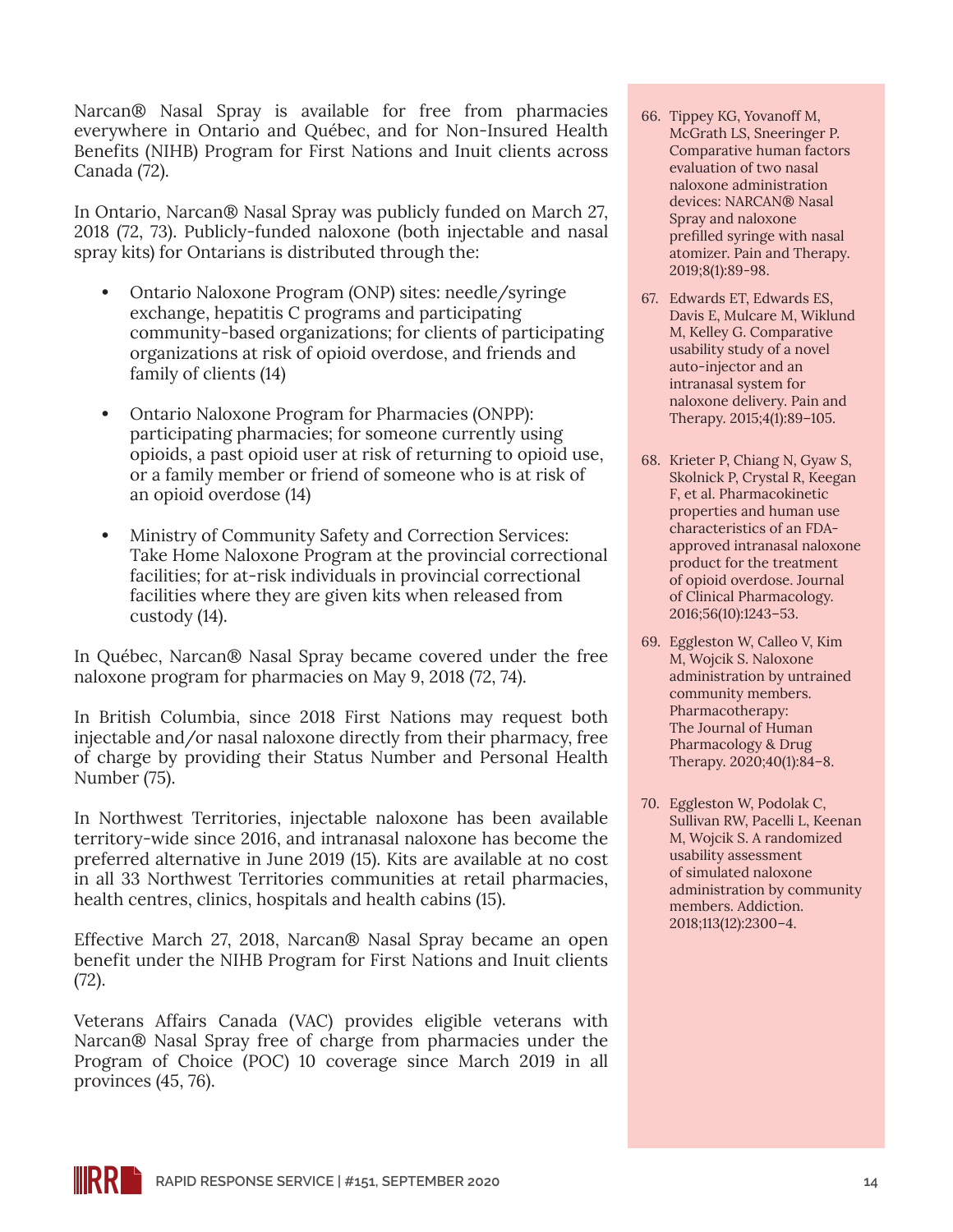#### *U.S.*

In the U.S., Narcan® (naloxone HCl) Nasal Spray is available at pharmacies without a prescription (77). Narcan® is also covered by most major insurance plans (77). According to the naloxone statewide standing order and/or state naloxone access laws, pharmacists can fill Narcan® Nasal Spray without an individualized prescription (77).

Overall, Narcan® Nasal Spray has extensive public and private insurance coverage in the U.S.: 97% of insured persons have access to Narcan® Nasal Spray, 49% of prescriptions for Narcan® Nasal Spray have no co-pay, 72% have a co-pay of USD 10 or less, and 76% have a co-pay of USD 20 or less (77). Although Narcan® Nasal Spray is a prescription medication, all states have passed laws to increase access to naloxone in the community and in homes where opioids are present (77). In every state, residents can purchase Narcan® Nasal Spray directly from a pharmacist under a Statewide Naloxone Standing Order or Collaborative Practice Agreement (77).

In addition to the pharmacies, several other locations are eligible to receive Narcan® Nasal Spray at no cost in the U.S.:

- **•** Public libraries are eligible to receive one carton of Narcan® Nasal Spray (two doses) along with educational materials (78).
- **•** Every YMCA is eligible to receive one carton of Narcan® Nasal Spray (two doses) and educational materials (78).
- **•** Every high school throughout the U.S. has access to two cartons of Nasal Spray (four doses) and up to four cartons (eight doses) for Title IV, degree-granting, two- and fouryear educational institutions (78).

In 2017 the New York State Department of Health has switched from the atomizer naloxone kit requiring multi-step assembly to the nasal spray (16). This was the result of a partnership between Adapt Pharma, Inc. and the New York State Department of Health, New York City Health Department, and NYC Health+Hospitals (the New York City Health and Hospitals Corporation that operates the public hospitals and clinics) to equip law enforcement, first responders, government and community organizations in New York State with Narcan® Nasal Spray (79).

The Naloxone Distribution Project (NDP) in California is funded by the Substance Abuse and Mental Health Services Administration (SAMHSA) and administered by the California Department of Health Care Services (DHCS) (17). Through the NDP, qualified entities (community organizations, homeless programs, first responders, etc.) are able to request free naloxone in its nasal spray formulation from DHCS and have it directly shipped to their address (17). Since October 2018, the NDP had distributed over 400,000 units of

- 71. Parkin S, Neale J, Brown C, Campbell ANC, Castillo F, Jones JD, et al. Opioid overdose reversals using naloxone in New York City by people who use opioids: Implications for public health and overdose harm reduction approaches from a qualitative study. International Journal of Drug Policy. 2020;79:102751.
- 72. ADAPT Pharma Canada Ltd. Narcan (Naloxone HCl) Nasal Spray 4mg. 2019. Available from: [https://](https://www.narcannasalspray.ca/en#:~:text=NARCAN%C2%AE %20Nasal%20Spray%20is%20available%20for%20free %20from%20pharmacies,Program%20for%20Pharmacies%20(ONPP) [www.narcannasalspray.ca/](https://www.narcannasalspray.ca/en#:~:text=NARCAN%C2%AE %20Nasal%20Spray%20is%20available%20for%20free %20from%20pharmacies,Program%20for%20Pharmacies%20(ONPP) [en#:~:text=NARCAN%C2%AE](https://www.narcannasalspray.ca/en#:~:text=NARCAN%C2%AE %20Nasal%20Spray%20is%20available%20for%20free %20from%20pharmacies,Program%20for%20Pharmacies%20(ONPP) [%20Nasal%20Spray%20](https://www.narcannasalspray.ca/en#:~:text=NARCAN%C2%AE %20Nasal%20Spray%20is%20available%20for%20free %20from%20pharmacies,Program%20for%20Pharmacies%20(ONPP) [is%20available%20](https://www.narcannasalspray.ca/en#:~:text=NARCAN%C2%AE %20Nasal%20Spray%20is%20available%20for%20free %20from%20pharmacies,Program%20for%20Pharmacies%20(ONPP) [for%20free %20from%20](https://www.narcannasalspray.ca/en#:~:text=NARCAN%C2%AE %20Nasal%20Spray%20is%20available%20for%20free %20from%20pharmacies,Program%20for%20Pharmacies%20(ONPP) [pharmacies,Program%20](https://www.narcannasalspray.ca/en#:~:text=NARCAN%C2%AE %20Nasal%20Spray%20is%20available%20for%20free %20from%20pharmacies,Program%20for%20Pharmacies%20(ONPP) [for%20Pharmacies%20](https://www.narcannasalspray.ca/en#:~:text=NARCAN%C2%AE %20Nasal%20Spray%20is%20available%20for%20free %20from%20pharmacies,Program%20for%20Pharmacies%20(ONPP) [\(ONPP.](https://www.narcannasalspray.ca/en#:~:text=NARCAN%C2%AE %20Nasal%20Spray%20is%20available%20for%20free %20from%20pharmacies,Program%20for%20Pharmacies%20(ONPP) Accessed September 11, 2020.
- 73. Ministry of Health and Long-Term Care, Ontario Public Drug Programs. Updated notice from the executive officer: Funding of naloxone nasal spray through the ONPP and updates to the existing program. 2018. Available from: [http://www.health.gov.](http://www.health.gov.on.ca/en/pro/programs/drugs/opdp_eo/notices/exec_office_20180321.pdf) [on.ca/en/pro/programs/](http://www.health.gov.on.ca/en/pro/programs/drugs/opdp_eo/notices/exec_office_20180321.pdf) [drugs/opdp\\_eo/notices/](http://www.health.gov.on.ca/en/pro/programs/drugs/opdp_eo/notices/exec_office_20180321.pdf) [exec\\_office\\_20180321.pdf](http://www.health.gov.on.ca/en/pro/programs/drugs/opdp_eo/notices/exec_office_20180321.pdf). Accessed September 11, 2020.
- 74. Régie de l'assurance maladie Québec. Ajout du vaporisateur nasal NarcanMC et de certaines fournitures au Programme de gratuité du médicament naloxone et de certaines fournitures. 2018. Available from: [https://](https://www.ramq.gouv.qc.ca/SiteCollectionDocuments/professionnels/infolettres/2018/info046-8.pdf) [www.ramq.gouv.qc.ca/](https://www.ramq.gouv.qc.ca/SiteCollectionDocuments/professionnels/infolettres/2018/info046-8.pdf) [SiteCollectionDocuments/](https://www.ramq.gouv.qc.ca/SiteCollectionDocuments/professionnels/infolettres/2018/info046-8.pdf) [professionnels/](https://www.ramq.gouv.qc.ca/SiteCollectionDocuments/professionnels/infolettres/2018/info046-8.pdf) [infolettres/2018/info046-8.](https://www.ramq.gouv.qc.ca/SiteCollectionDocuments/professionnels/infolettres/2018/info046-8.pdf) [pdf.](https://www.ramq.gouv.qc.ca/SiteCollectionDocuments/professionnels/infolettres/2018/info046-8.pdf) Accessed September 11, 2020.

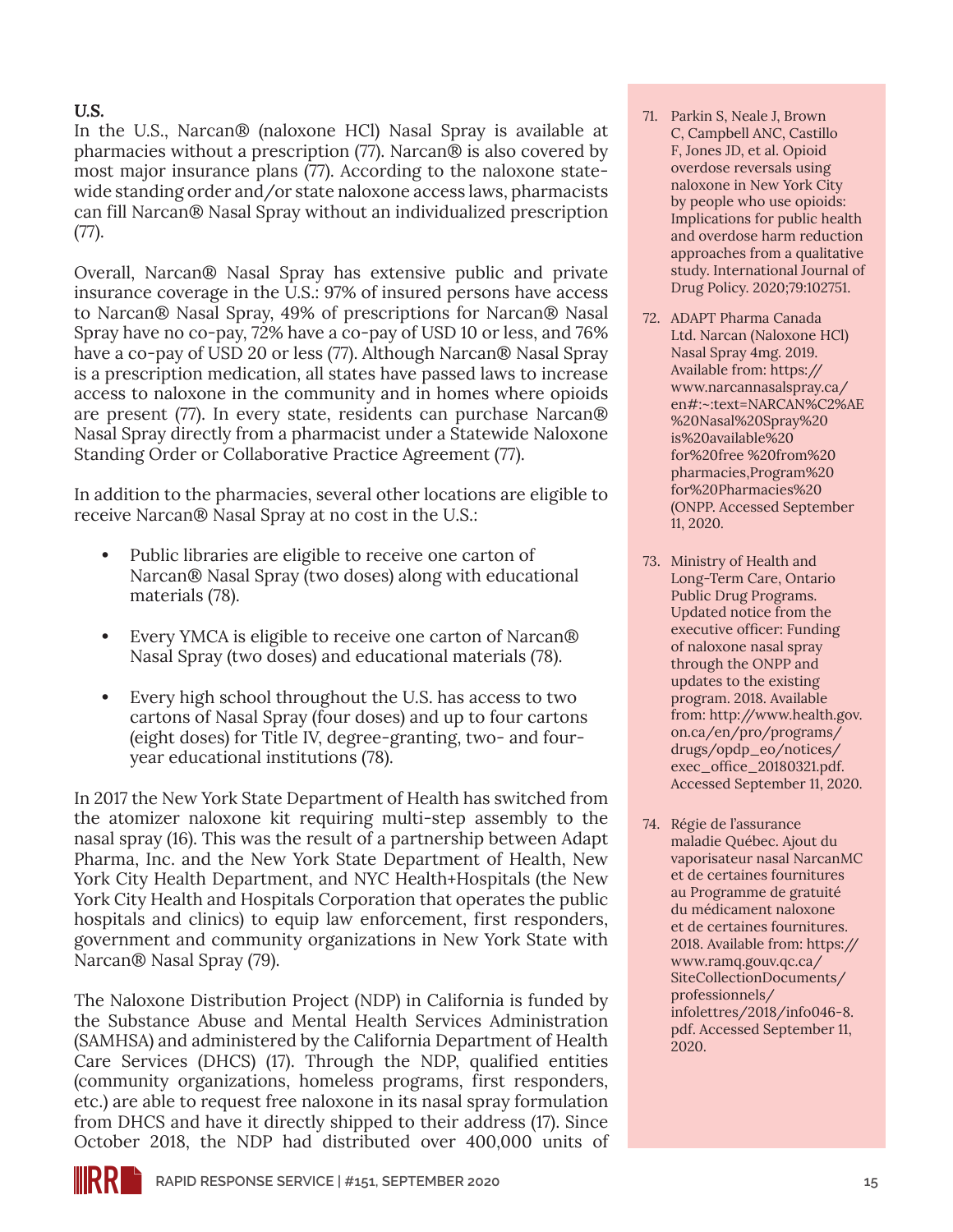naloxone, and recorded over 14,000 overdose reversals (17).

#### *Europe*

France was the first country in Europe in 2016 to license a nasal naloxone spray (Nalscue®, by Invidor Inc.) with a strength of 0.9  $mg/0.1$  ml – of which two to four doses are administered in an emergency (50). Authorized initially in the context of a trial, the product received national marketing authorization in 2017. In the same year, naloxone was listed among medicinal products that may be dispensed in hospitals, drug treatment centres, and public harm reduction facilities in France without prescription (50).

The European Commission authorized a naloxone nasal spray of 1.8 mg/0.1 mL (Nyxoid®, by Mundipharma Corporation Ireland Limited) in November 2017 for marketing throughout the European Union (50, 80). Other naloxone nasal sprays available in Europe include of Ventizolve® and Respinal® (by Sanivo Pharma AS) containing 1.26 mg of naloxone hydrochloride and approved in June 2018 (81).

The Norwegian naloxone program began with 2mg/2mL prefilled syringes with a nasal atomizer (82), but in 2018 it switched to Nyxoid® 1.8mg single dose nasal sprays (19). The program began as a pilot project in Norway's two largest cities, Oslo and Bergen (19, 83), and has since expanded to be available in most municipalities that experience opioid overdoses. The program continues to be part of the National Overdose Strategy (19). Staff working in municipal facilities that serve people who use drugs are trained to distribute naloxone. Naloxone is primarily distributed via low-threshold facilities, but is also available at treatment centers, shelters, and prisons (19). Other groups who are in contact with people at risk of overdosing have also been trained in the use of naloxone (family support organizations, police, security staff, etc) (19). The program is open to anyone who is interested in learning how to respond to opioid overdose (19). Take home naloxone is currently distributed in over 100 facilities and is available without an individual prescription and at no cost to the client (19). To date, over 10,000 naloxone nasal sprays have been distributed (19).

In the UK, under regulations that came into force in October 2015, people working in or for drug treatment services can, as part of their role, supply naloxone that their drug service has obtained to others, if it is being made available to save a life in an emergency (84). No prescription is needed to supply naloxone in this way (84). The regulations were amended in February 2019 to include nasal naloxone (84). Regulations do not limit supply to specific individuals, except to state that the "supply shall be for the purpose of saving life in an emergency" (84). Therefore, drug services can supply naloxone to an outreach worker, a drug user at risk, a carer, a friend, or a family member of a drug user at risk, or any individual working in an environment where there is a risk of overdose for which the naloxone may be useful (84).

- 75. College of Pharmacists of British Columbia. Emergency use naloxone in BC. 2018. Available from: [https://www.](https://www.bcpharmacists.org/naloxone) [bcpharmacists.org/naloxone.](https://www.bcpharmacists.org/naloxone) Accessed September 11, 2020.
- 76. Veteran Affairs Canada. Program of Choice (POC) 10 — Prescription drugs. Important information regarding Narcan® Nasal Spray, all provinces. 2019. Available from: [http://pub.medavie.](http://pub.medavie.bluecross.ca/pub/0001/PublicDocuments/VAC%20POC%2010%20Narcan%20Nasal%20Spray%20Bulletin%20EN%20Final.pdf) [bluecross.ca/pub/0001/](http://pub.medavie.bluecross.ca/pub/0001/PublicDocuments/VAC%20POC%2010%20Narcan%20Nasal%20Spray%20Bulletin%20EN%20Final.pdf) [PublicDocuments/VAC%20](http://pub.medavie.bluecross.ca/pub/0001/PublicDocuments/VAC%20POC%2010%20Narcan%20Nasal%20Spray%20Bulletin%20EN%20Final.pdf) [POC%2010%20Narcan%20](http://pub.medavie.bluecross.ca/pub/0001/PublicDocuments/VAC%20POC%2010%20Narcan%20Nasal%20Spray%20Bulletin%20EN%20Final.pdf) [Nasal%20Spray%20](http://pub.medavie.bluecross.ca/pub/0001/PublicDocuments/VAC%20POC%2010%20Narcan%20Nasal%20Spray%20Bulletin%20EN%20Final.pdf) [Bulletin%20EN%20Final.pdf](http://pub.medavie.bluecross.ca/pub/0001/PublicDocuments/VAC%20POC%2010%20Narcan%20Nasal%20Spray%20Bulletin%20EN%20Final.pdf). Accessed September 11, 2020.
- 77. ADAPT Pharma Inc. Getting NARCAN® is simple. 2020. Available from: [https://www.](https://www.narcan.com/patients/how-to-get-narcan) [narcan.com/patients/how](https://www.narcan.com/patients/how-to-get-narcan)[to-get-narcan.](https://www.narcan.com/patients/how-to-get-narcan) Accessed September 11, 2020.
- 78. ADAPT Pharma Inc. NARCAN® Nasal Spray. Community programs. 2020. Available from: [https://www.](https://www.narcan.com/community/education-awareness-and-training-resources) [narcan.com/community/](https://www.narcan.com/community/education-awareness-and-training-resources) [education-awareness-and](https://www.narcan.com/community/education-awareness-and-training-resources)[training-resources.](https://www.narcan.com/community/education-awareness-and-training-resources) Accessed September 11, 2020.
- 79. Emergent Biosolutions. Adapt Pharma® announces partnership with New York to provide NARCAN® (naloxone HCI) Nasal Spray 4mg. 2019. Available from: [https://](https://www.emergentbiosolutions.com/news/adapt-pharmar-announces-partnership-new-york-provide-narcanr-naloxone-hci-nasal-spray-4mg) [www.emergentbiosolutions.](https://www.emergentbiosolutions.com/news/adapt-pharmar-announces-partnership-new-york-provide-narcanr-naloxone-hci-nasal-spray-4mg) [com/news/adapt-pharmar](https://www.emergentbiosolutions.com/news/adapt-pharmar-announces-partnership-new-york-provide-narcanr-naloxone-hci-nasal-spray-4mg)[announces-partnership](https://www.emergentbiosolutions.com/news/adapt-pharmar-announces-partnership-new-york-provide-narcanr-naloxone-hci-nasal-spray-4mg)[new-york-provide-narcanr](https://www.emergentbiosolutions.com/news/adapt-pharmar-announces-partnership-new-york-provide-narcanr-naloxone-hci-nasal-spray-4mg)[naloxone-hci-nasal-spray-](https://www.emergentbiosolutions.com/news/adapt-pharmar-announces-partnership-new-york-provide-narcanr-naloxone-hci-nasal-spray-4mg)[4mg](https://www.emergentbiosolutions.com/news/adapt-pharmar-announces-partnership-new-york-provide-narcanr-naloxone-hci-nasal-spray-4mg). Accessed September 11, 2020.
- 80. DTB Team. Naloxone Nasal Spray. Drug & Therapeutics Bulletin. 2019;57(9):137–40.